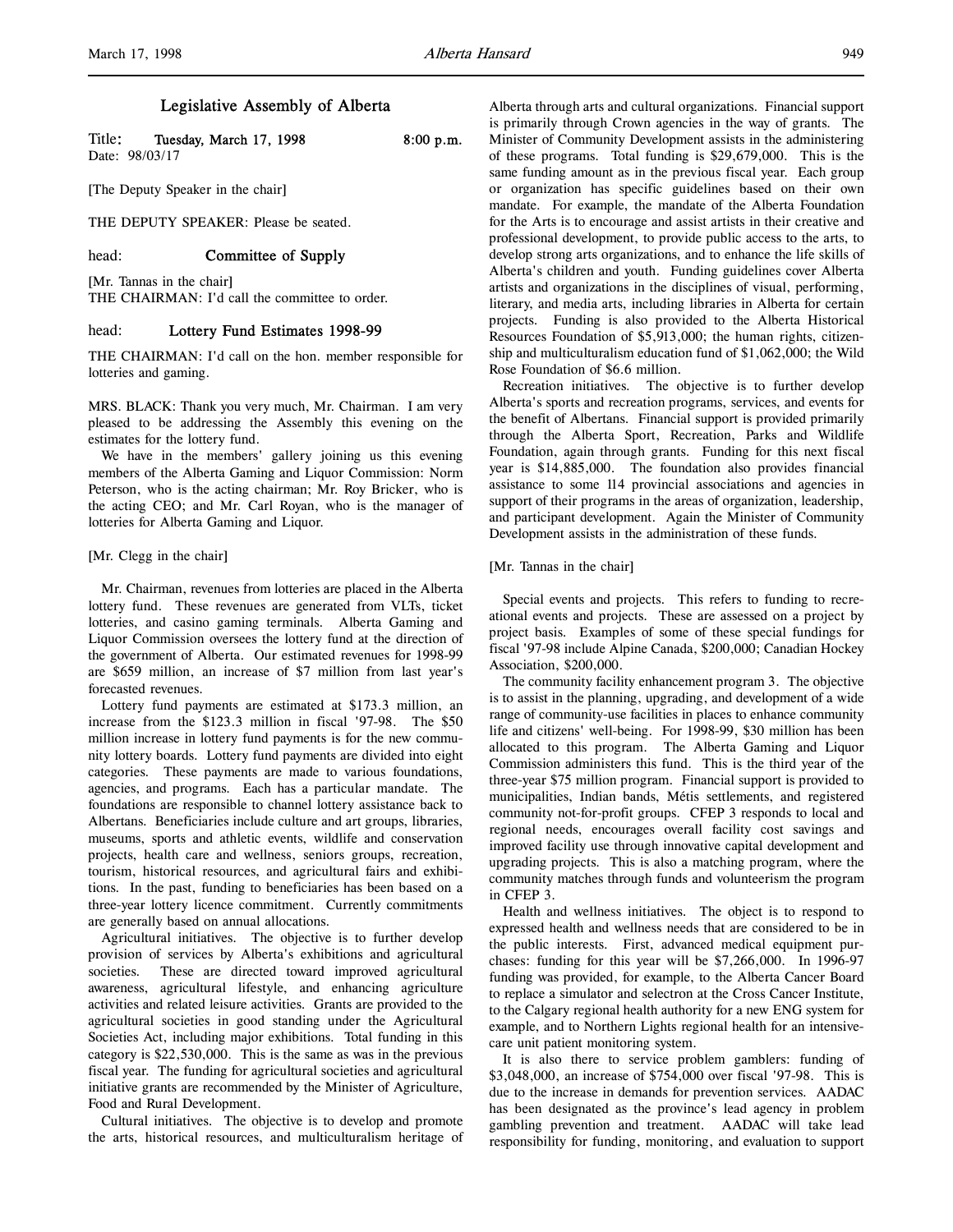a range of community-based initiatives for problem gamblers. AADAC realizes most Albertans gamble without harmful consequences; however, a small minority gamble in excess. The commission is committed to working with key partners in government and the community to help prevent or minimize harm associated with problem gambling.

Special projects. Funding of \$990,000 to health-related events and projects. This must be applied for. The funding payments are approved by the minister responsible for Alberta gaming and liquor. A special example is the special funding of \$200,000 for 1997-98 that we allocated to the Calgary Handi-Bus Association to help them require replacement handi-bus vehicles.

Science and environmental initiatives. Objectives: to support community-based science and environmental initiatives for the awareness and benefit of all Albertans, and \$750,000 has been earmarked for the Science Alberta Foundation. Their mandate is to increase the understanding and awareness of Albertans in science and technology through planning to create, develop, and expand science and technology programs, exhibits, and support of exhibition facilities. It's to promote science education in the province and to encourage Albertans to pursue careers in science through developing community science workshops on educational activities and establishing a grants awards program to support science competitions and summer science camps.

#### 8:10

New initiatives. The objective is to fund new initiatives. These are evaluated again on a program-by-program basis. Funding commitments for 1998-99 to date are the Calgary trade and convention centre for \$6 million.

Number 7, the community lottery boards. On April 1, 1998, the community lottery boards will assume the responsibility for the allocation of \$50 million in community grants. The funding amount to each board is based on a per capita allocation, approximately \$18 per capita for this fiscal year. The mandate of the program is to enhance and enrich project-based community initiatives, to provide for a local decision-making process, to reinvest into Alberta communities revenues generated from lottery activities, and to empower local citizens, community organizations, and municipalities to work together in addressing their needs and priorities. The community lottery board grant program will again be administered by Community Development.

Mr. Chairman, those are my opening comments for this evening. I would like to say that there's been an awful lot of talk about lottery revenues, and surely all members can realize from the list of the eight areas of lottery funding that these revenues do in fact go back to the community and support Albertans as a whole.

Thank you very much.

THE CHAIRMAN: Okay. The hon. Member for . . . I'm not sure I understand. The hon. Minister of Health is rising. [interjections] Okay. The hon. Member for Edmonton-Glenora.

MR. SAPERS: No. Actually, I'd prefer what he has to say first, Mr. Chairman. That would be great.

THE CHAIRMAN: Okay. No one wishes to speak.

MR. JONSON: Mr. Chairman, I would always subscribe to your advice, despite the good advice from the person across the way, so please proceed.

THE CHAIRMAN: The hon. Member for Edmonton-Glenora.

MR. SAPERS: All right. I'm trying to co-operate, Mr. Chairman. Thanks for the overview, Madam Minister. I've got a feeling, though, that this is going to be a pretty long night, and I was hoping maybe that some of the things the Minister of Health might have said might have forestalled some of my comments. Maybe we'll get back to it anyway, since we're in committee, so that will be just fine.

I want to start off with some general comments about the lottery funds. Now, in the scheme of things this is a relatively new innovation, that we have a day or two to debate the lottery estimates in this House. I appreciate that, and I appreciate the fact that we've now taken it as part of the standard procedure in estimates that we will have ministers account for how they plan on spending the lottery estimates.

That's become increasingly important because there has been a shift over the last few years. At first it was a subtle shift, and now it's not such a subtle shift, that core programs are being paid for with lottery moneys, with gaming moneys. It's not just that the foundations are being supported. I want to come back to the foundations in a minute, because I'm a tremendous fan of the lottery-based foundations in this province. It's not just that the foundations are doing good work with lottery funds, but we're seeing departments increasingly dependent.

When I hear that millions of dollars are being spent on equipment for health care facilities – and not necessarily exotic equipment, not necessarily equipment that was only on the wildest dream wish lists of health care administrators, but relatively runof-the-mill equipment is being funded out of lotteries – it makes me wonder whether or not this is the kind of health care system that we want and whether it's also the kind of gaming that we want to see promoted. It seems to me to be a pretty shallow government policy to make the health care system dependent on the losses of taxpayers. What gaming is all about is taking a risk, and people might think it's entertainment or might think it's fun, but basically what it's all about is the government has sanctioned a whole series of things that are designed to take money away from the people that play in those games. I mean, that's where these profits come from. That's where these revenues come from. The Minister of Public Works, Supply and Services is shaking his head and saying no, but how I understand gambling is that the house hardly ever loses, and in this case the house is the government of Alberta.

So that's what we've got. We've got health care and sports and recreation initiatives and community-based programming initiatives that are now becoming increasingly dependent on people taking risks, often risks that they can't afford to take, and then losing.

I used to work in the not-for-profit sector. Being an MLA sometimes, I think, is like being in the not-for-profit sector. [interjection] Yes. You know, West Yellowhead is quipping: was that work? The voluntary and nonprofit sector in this province contributes immeasurably to the quality of life in this province, and I know that the Member for West Yellowhead is aware of that because when he was a mayor, he used to call on organizations like the John Howard Society for assistance in community forums, to come out and help deal with his voters, with his taxpayers. And I know that the Member for West Yellowhead used to support charitable initiatives. So I know that that was a tongue-incheek quip, and if he could stand in his place and apologize to all of the tens of thousands of Albertans in a community that prides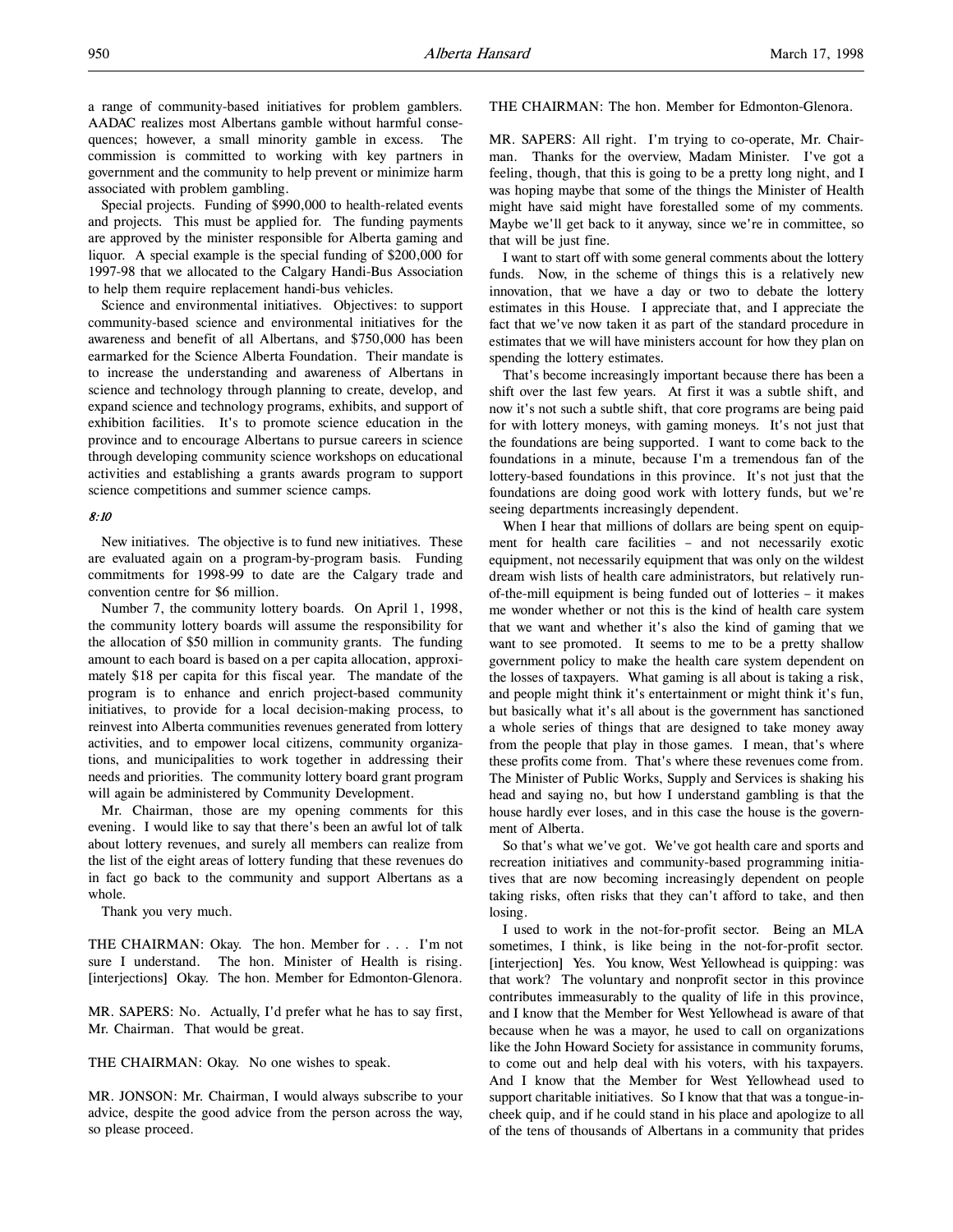itself on being the volunteer capital of North America, I know that he would apologize for even insinuating a slight against the voluntary and not-for-profit sector.

Now, back to my main thesis, West Yellowhead. What we have is a shift from where gaming revenue and lottery revenue was a bonus, and I think that it was perceived to be an additional and in years past an innovative way of raising money and bringing funds into community projects and also in a way, I'll add, Mr. Chairman, that community organizations felt that they weren't going to the government. They felt that they weren't looking for a handout from government if they could be involved in a casino or a bingo or a pull-ticket raffle or some other gaming scheme that was sanctioned and licensed. They felt that this was their own initiative and that if it was built on volunteer effort, it would be a good thing. But what's happened instead is that the government has taken away almost all of the other opportunities for organizations to apply for grants in aid.

It is a very rare occurrence now for any department of government to actually fund directly a charitable or not-for-profit group because they believe that that is their responsibility, to meet the community head on and embrace the community initiative and say: yes, this is something that we'd like to support. The government moved away from grants in aid to fee for service, and then they began to eliminate fee for service and began to say: "You know, we've just set up the ABC foundation. It has lottery revenue. Why don't you apply there?" What the government has failed to acknowledge is that these organizations live hand to mouth, and every year, regardless of the degree to which the government relies on these organizations to provide services, to employ people, to add to the quality of life in this province, regardless of the extent to which they're relied upon to do all of that, the government sees no obligation to fund them in a stable, predictable, and ongoing way and instead has said: you go with your hand out year after year after year to some gaming-funded foundation or board and you can apply for your funding.

Some of these organizations have been partners – and I use the word advisedly – with government for decades. They have been providing services, they have been providing employment, and they have been working to help the government meet its own objectives for years and years and years. Yet the government sees no responsibility or obligation to provide ongoing, stable support and instead goes and looks at those organizations and says: well, what you can do now is you can apply for lottery funds.

# 8:20

Now, the problem with gaming funds is that they're not  $- I$ guess there's a couple of problems. Number one, the government can determine in one fashion or another what the limitations, parameters, constraints are on the funding arrangements, whether they be dollar-for-dollar matching, whether they be adjudicated, peer reviewed, whether they be done on a geographic basis, whether they fit other priorities of government. So it's not necessarily an open and level playing field.

The second problem with it is that it's not stable. We don't know how much money Albertans are going to lose at the gaming tables or through VLTs year after year. So these organizations really can't predict with any certainty that the money they were able to apply for last year will be available to them to apply for next year. This creates, I can tell you, a significant administrative and management problem.

The Wild Rose Foundation, the Alberta Sport, Recreation, Parks and Wildlife Foundation: these foundations support very worthwhile activities. They distribute millions of dollars in a responsible way. I don't want these words to be seen as a criticism about the foundations or a criticism about the organizations that benefit from foundation decisions, because the problem is at a much higher level than that. It happens at a level of what the government perceives as its obligation or its role when it comes to supporting community, voluntary, and not-for-profit organizations.

An example is the irony of AADAC depending on lottery funds to pay for treatment and intervention programs for gamingaddicted Albertans. If nobody else sees that irony but me, then I guess it's my problem, but I don't think that would be the case. I think that most people would look askance at a system that was designed to get people to gamble as much as possible and then shave off a couple of cents on every dollar or, not even that, fractions of a cent on every dollar generated and use that to pay for the very addiction that was created quite on purpose or at least as a direct result of policy to create so much gaming opportunity.

Likewise, the Alberta science initiatives, the three-quarters of a million dollars of lottery funds that are being used to pay for science education and to help attract people to scientific pursuit. Again, I just see an irony. I just wonder how much science is involved when it comes to – what was the motion that was just before the House? If we slow down the clock speed of VLTs a little bit, maybe we'll have people be slightly less addicted. I didn't know you could be slightly less addicted. In my mind, it's like being slightly less pregnant. I mean, if you're addicted, you're addicted. When you talk about funding science initiatives, I wonder if we're going to fund some science and research initiatives into just how little that kind of initiative will actually accomplish.

The government has spent some time telling Albertans, with all of the controversy around VLTs, that if we didn't have VLTs, we wouldn't be able to fund these community initiatives. I know that if the minister doesn't say so tonight in estimates, she will certainly offer this out in the hallways to members of the press gallery, that if the opposition only understood that without VLTs, we wouldn't have the half billion dollars we need to fund things like the Wild Rose Foundation or we wouldn't be able to fund things like the Alberta sport and recreation foundation or the community facility enhancement program, but that's just simply not the case. If any member of the government's front bench were to make that argument, they would be making a false argument.

The fact is that if we got rid of VLTs in this province today, there would still be enough other gaming revenue, enough other lottery fund money left over from lottery ticket sales, from the government's cut on the other activities to fund every community, every church, every charity, every nonprofit group at their current levels. That money would already be there. The fund would already be there. It's really just a matter of a bit of a shell game. It's the jiggery-pokery of consolidated accounting.

The government takes all of the lottery money and puts it in a consolidated way into the general revenue fund. The gaming revenue that's not spent makes up part of the government surplus. The government lowballs revenues so they have large surpluses. Those large surpluses really are generated because the government has consistently underfunded core programs, and then all of sudden we're told: gee, if we didn't have this lottery money, this VLT money, we wouldn't be able to afford these charitable activities. Well, you know, if you think about it in a logical way and you start to strip away all of that argument, what you find is that the government is trying to have it both ways. If we took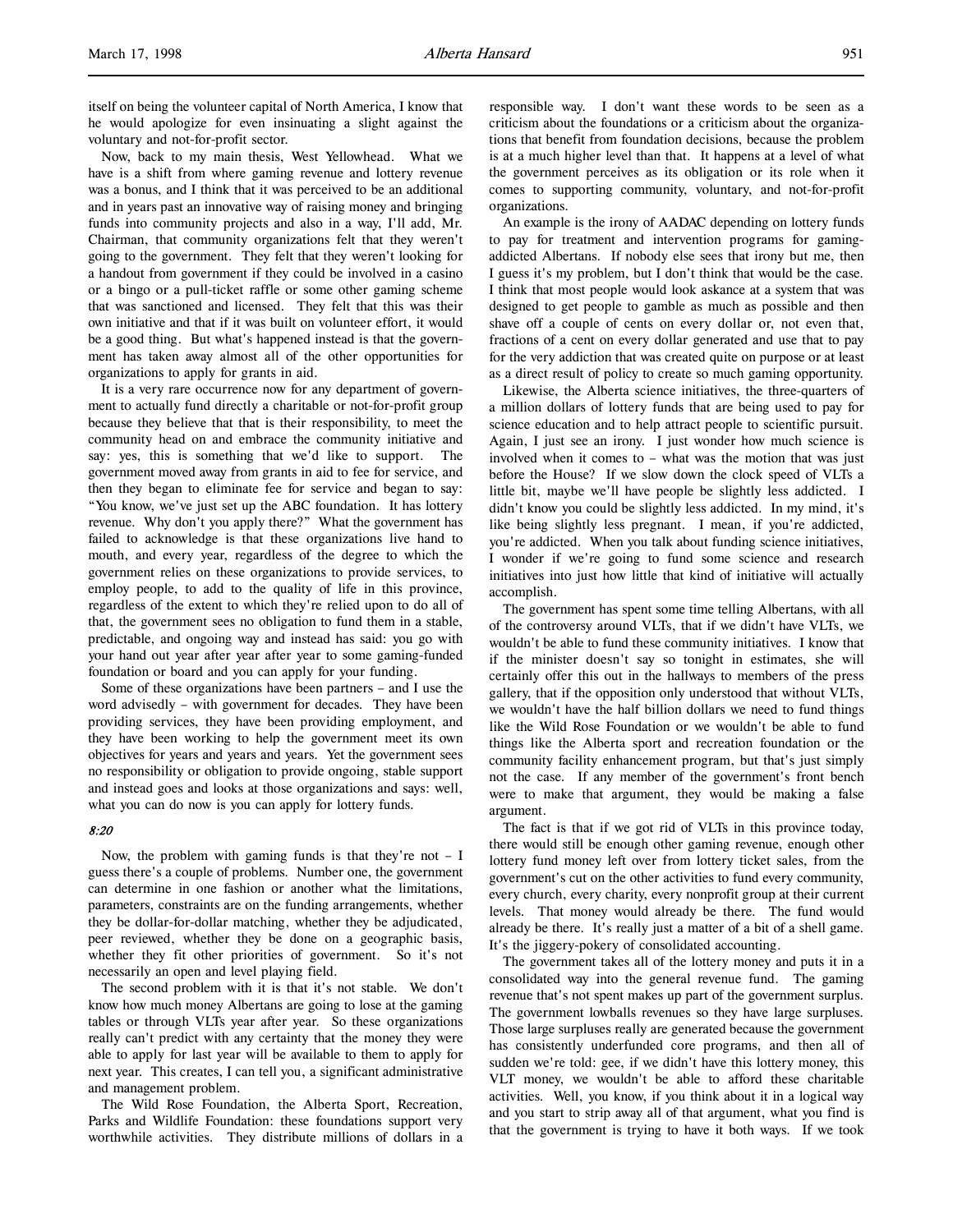every penny of VLT money and we eliminated that from the revenue picture in Alberta, the fact is that we would still have enough gaming revenue to support everything that's supported by gaming in this province today, and we would still have a surplus budget. There is no argument about that.

So then you have to ask yourself: well, why is it that this government is so bound and determined to have these video slot machines ringing and dinging and flashing lights until 3 a.m. everywhere in this province that they possibly can? The answer is not obvious to me. It's certainly not a good social policy. The government has acknowledged that, because they know these things are addictive. It's not a good economic policy, because the social costs are predicted to far outstrip the revenue stream. So what is it? Is it ideology? Is it a commitment that cabinet has made to the people that build and service and supply VLTs? I mean, I really can't for the life of me figure it out. I would hope that one member of Executive Council, while we're debating lottery estimates, would be able to tell us in a very succinct chapter-and-verse way just what it is about VLTs that has become so seductive to government that they have hung their political hats on them. What is it about VLTs and their revenue stream that government feels is best for the province of Alberta?

You know, we had lottery gaming funding for many years before we had VLTs. VLTs came onstream in '93-94, and in '93-94 I believe it was just over \$17 million of revenue that went towards the lottery funds that went out to community projects. But in '89 and '90 we funded community facility enhancement. We funded foundations that supported charitable activities. In '90-91 we had the Wild Rose Foundation. I know because I applied to them and received a grant. In '91-92 we had charitable activities supported in this province from gaming, but we didn't have any VLT revenue. In '92-93 we did not have a penny of VLT revenue, but we had charitable activity and we had community groups support it.

So what is it about the government? Unless it's just the flashing of dollar signs in their eyes. What we see is between '93 and '94, when it was barely over \$17 million in revenue, to '97- 98, where it's almost \$460 million – in fact today we learned that it's about \$45 million more than that from VLTs. So it's over \$500 million in revenue. If that's . . .

MRS. BLACK: Four hundred and eighty million.

MR. SAPERS: Four hundred and eighty million. Okay. It's somewhere between \$450 million and \$500 million this year.

So unless it's just simply those dollar signs, I can't account for it, and if it's only the dollar signs, I would ask the government to consider this: where will they draw the line? Surely there are some things that a government wouldn't allow to happen just to raise money. I mean, there must be some things, and in that list of some things, where the government would draw the line and say, "This should not be allowed to happen at government sanction just to raise money," would have to be the destruction of lives. It would have to be the breakup of families. It would have to be the cost to communities that gambling addiction creates. If the government had it in its power, you would think that a government would put an end to those things that are destructive and hurtful and costly. I would submit that VLTs are that destructive and that costly and that hurtful and should be in that repertoire of things, that list of things the government would not allow and would draw that line and say, "Nothing below this line will we sanction because it's in our power to do that."

#### 8:30

I would say that the government has not lived up to that challenge and not lived up to that obligation. I would argue further that the government does a huge disservice to all of those charitable groups that have been forced to rely on gaming and lottery funds by telling them that if they want gaming and lottery funds, they can't make a distinction between those volunteer activities that they had been doing for years and years and years, like bingos, and having to take money off the backs of those people who can least afford it, the VLT addicts. That is a shameful way to fund community programs, it is a deceitful way to treat community organizations, and it is an appalling thing for the government to be doing in Alberta.

### THE CHAIRMAN: The Leader of Her Majesty's Loyal Opposition.

MR. MITCHELL: Mr. Chairman, I too would like to indicate my concern with the video slot machine policy of the government. I'm interested to hear the Minister of Economic Development speak about it tonight. I'd like to see her elaborate on her position on VLTs. Most of the issue has been carried by the Premier. I wish I could say it's been carried ably, but I think that isn't the case. Certainly when he began to taunt the Catholic church over this issue, he revealed the frustration that he must feel and I think some of the sense of internal tension that he must feel about this policy that he and his government perpetrates.

An important actor in this policy, of course, is the minister, and I'd like to see her answer some of the questions that I'm going to raise and try to explain some of the things that this government is creating with its video slot machine policy and explain some of the ways in which they are arguing their case. First of all, I would like the minister to tell us why it is that her government persists in its statements that VLT revenues are required to fund certain social groups, charitable groups, community groups, and churches, because clearly and empirically they are not. I would like her to answer this observation, that the only reason they continue to link the social evil of video slot machines with the perceived social good of funding community groups is because that is the only way they can even tenuously try to justify the existence of video slot machines in our society, and that leads to their tenacious hold on the argument that they don't have the money otherwise, because as soon as they admit that – and it's clear; it's empirical – they have absolutely no justification whatsoever for video slot machines in our society, even though that isn't really a justification.

They will say, "Well, if we don't have them, then we'll have illegal machines." This is, of course, one of the most absurd arguments I have heard in a long time, almost as absurd as the one we heard last Tuesday when they tried to justify the notwithstanding clause. First of all, Mr. Chairman, it couldn't possibly be that easy to hide illegal video slot machines, I would think. As my colleague said the other day, I guess they could hide them in the corner of the bar with a plant on top of them so that they'd be less evident, despite their flashing lights. But ironically it would seem to me that the best way to identify illegal machines would be to take the legal machines out of these premises, and then it would be pretty clear what kinds of machines would be left. They would be the illegal machines. So contrary to their belief that illegal machines will proliferate because of this, in fact they would be easier to identify, I would argue, in public establishments, bars and restaurants.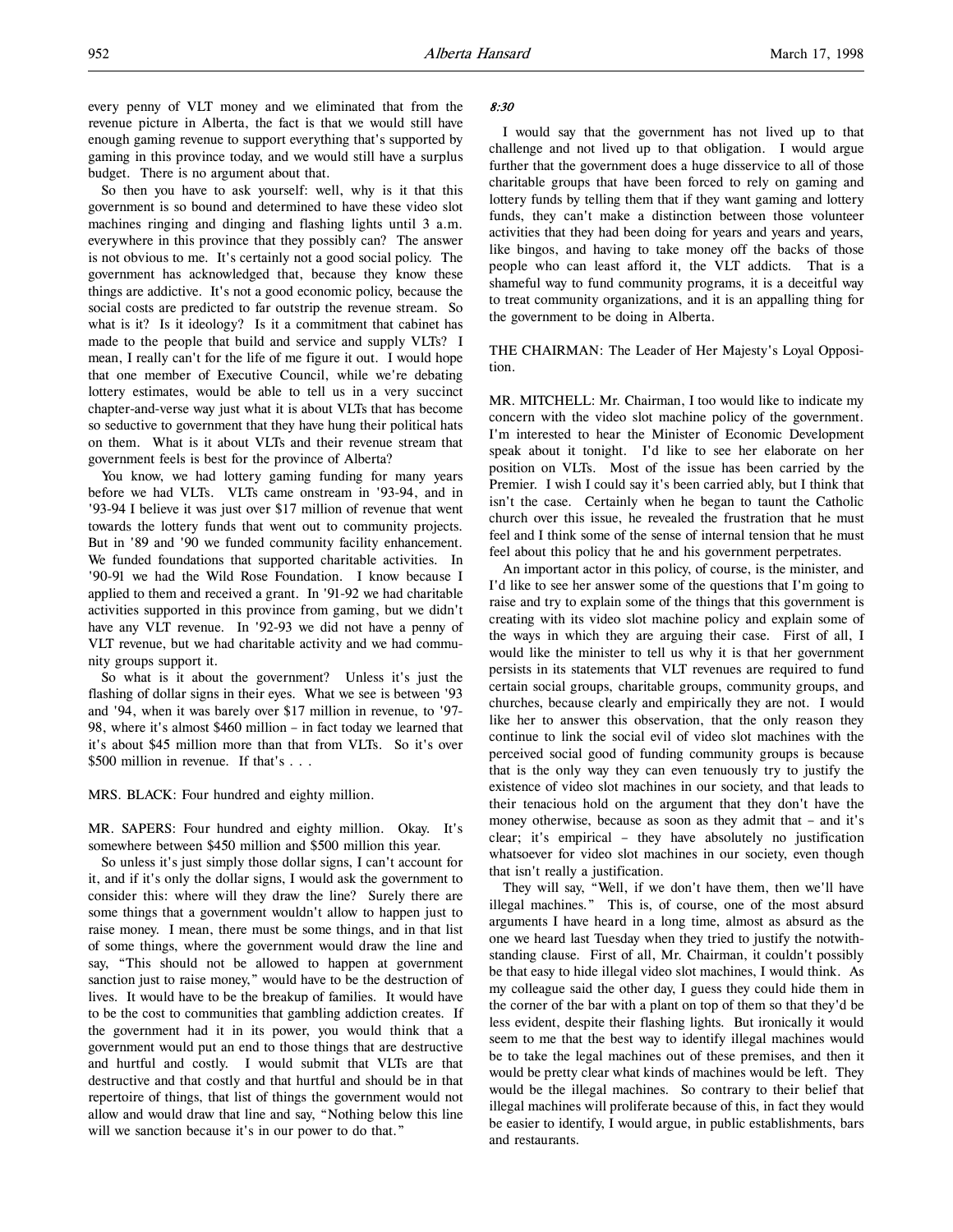Now if her argument is that the illegal ones will appear in some warehouses or in some local community garages, then I conjure up the picture, again drawn by my colleague from Calgary, of Albertans lined up out in front of some garage at 20, 25 below with the fingertips cut off their gloves so they can get into that garage and hold the coins as they put them into that machine.

MR. DICKSON: The gloves, that was your idea.

#### MR. MITCHELL: The gloves, that was my idea.

And the scarves wrapped around their heads, pulling down the scarves so they can drink that drink that they're going to have in that illegal establishment. It is absurd. It is absolutely absurd, Mr. Chairman. So would the minister please confirm that she won't persist in this myth, one, that they have to fund community groups, that we need that revenue and, two, that there's going to be this uncontrollable proliferation of illegal machines if we take away the legal ones? Not true.

My second point, Mr. Chairman, concerns the video slot machine summit. Interesting choice, Medicine Hat. It's a great place. I wonder how much media attention this particular summit is going to get. Secondly, I'd like to ask her: how is it that this summit – is it a summit or is it a task force or is it a working group? I don't know. Whatever. It's designed to do what most of these things are to do, and that's to distract attention and set up a process where the government can utilize it, dismiss it, do whatever they want with it.

How is that summit going to make decisions? It's going to have a mix of people, and clearly it's going to have representatives from the hotel industry. If the idea is that they will build their decisions on a consensus, then I will guarantee the minister, as anybody who observes and thinks about this reasonably, that summit will never decide, could never decide – logically impossible – to do away with video slot machines in this province, because there will be a group who will under no circumstances accept that particular outcome. So could the minister please explain, then, how exactly this video slot machine summit is actually going to be able to have an open, unbiased potential to make a decision to do away with video slot machines altogether? I think it's logically impossible the way this has been structured. So could she please outline that?

Could she also tell us how it is that the groups that are there are going to be picked? How possibly can that be done in an objective manner that doesn't weigh one group against another group or weigh the pros against the antis? In fact, how can a balance ever be found in that regard?

I am very concerned that the video slot machine summit will really just drive to a conclusion. It will either be hamstrung – it won't be able to conclude particularly definitively, and even if it does, the government will just take whatever it wants from this, as it did with the roundtables on health care and education, and it won't have been particularly productive.

The second concern I have about the summit is whether or not there is going to be full discussion and information provided to the participants about how the government's budget is structured so that they are not operating under the misinformation, the bias that the government promotes, that this revenue is required if community groups are to get any money at all. Because as we've said many times – and I'll say it again – they should be informed directly that there is sufficient money from less addictive forms of gambling to cover all the money that goes to community groups and churches now, that prior to 1993 there were no video slot

machines, there were no revenues from them and these groups still received money; that we had a \$2.5 billion surplus, and if we are at a \$2.4 billion surplus and if we took out the entire \$500 million video slot machine revenues, there would still be a significant surplus. So could the minister please address that?

I would also like to ask her – because I don't recall her participating in the debate about the slow-down-the-machines motion – what empirical information could she table in the House showing research results which would indicate that slowing down video slot machines would somehow reduce their addictive potential? Could she please provide us with concrete evidence, empirical proof or at least empirical support, that would have driven that decision in her mind, if she supports it, but certainly would have driven that decision in her caucus, because her caucus in fact did support it. We just want to have some information that outlines that carefully.

# 8:40

MRS. BLACK: What's the question? Empirical?

MR. MITCHELL: Do you have studies that show that when video slot machines are slowed down, they are less addictive? Can you show us those studies in writing, with results tabled in the Legislature?

I'd also like to address the issue of the community lottery boards. It's very interesting that in the lottery issue the government is saying that local communities should be able to make the decisions themselves through a democratic process: plebiscites. While that isn't entirely acceptable to us and to many Albertans, it certainly establishes the government's clear commitment to a local electoral democratic process to determine video slot machines. But, ironically, when it comes to a democratically driven or based process to determine how slot machine revenues will be spent in the communities, the minister refuses to give that decision-making power to a municipal council which is elected democratically and instead sets up yet another patronage board to make a decision.

So on the one hand you want video slot machines' existence to be determined on the basis of local standards by local plebiscites; on the other hand, when it comes to handing out the money and you have the choice to base that on a democratic process, you choose not to. Instead, you choose to set up patronage driven, by and large, community lottery boards: more bureaucracy in a government that says it wants to have less government; more expense, expenditure of money that in fact could go to community groups; and a failure to support the municipalities with the money that's needed to administer those lottery boards, despite the fact that the municipalities see that as a duplication and a redundancy. So how can you argue that you're efficient? How can you argue your belief in democracy and set up community lottery boards, which are redundant inherently and by definition inefficient and are not based on the democratic process that the election of a municipal council is? It makes no sense.

I'd also, Mr. Chairman, like to simply say in closing that there is a broader issue with respect to video slot machines. It can be expressed, of course, in many different ways, but it comes down to a sense of value and a set of values. I think that it's very clear that this government believes that money somehow is an end in itself and has some reasons for wanting that money. I believe that probably it is two or three years out – just before they call an election, they will use this money to lower income taxes so that they think they can buy that election.

In doing that, in promoting video slot machines the way they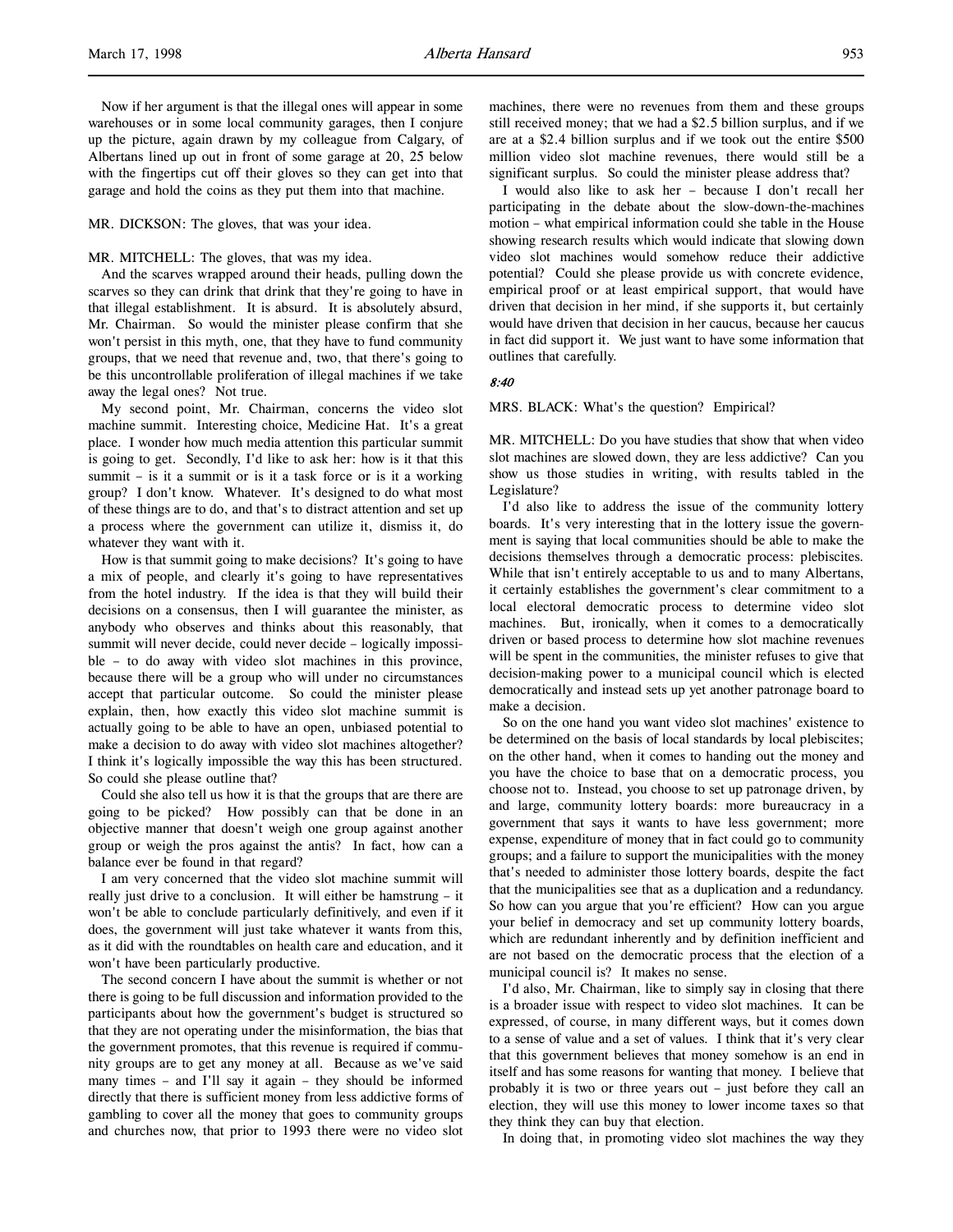have, I think they have forgotten one fundamental thing, and that is that we do make decisions in our society about what we value. Video slot machines are not a positive social influence in our province, in our society. In fact, they are quite negative. No matter what scales, no matter what criteria you use to judge that, it is very clear that they are not a particularly positive influence. If this government believes, as it says it does, in families, in a better, richer – I use that in the nonmonetary way – more valuebased society, then it seems to me incumbent upon this government and this minister with her colleagues to begin to argue strenuously that video slot machines have no socially redeeming value and that they should be simply removed from this province. In the absence of her ability and the Premier's ability to make this decision themselves, then we would fall back to requesting, rather than having expensive municipal plebiscites ad hoc, which pits one community against another, that she should simply call this fall for a provincewide, provincially administered plebiscite so that Albertans can really make this decision in an objective and concerted way, make a decision that this government simply seems incapable of or resistant in the extreme to making themselves.

Thanks, Mr. Chairman.

MRS. BLACK: Mr. Chairman, I thought I'd answer some of the questions, because it may give answers to other members with similar questions before we go too far into the evening.

The hon. Member for Edmonton-Glenora talked about the government setting parameters around program spending. That, quite frankly, is correct. That's what the government is elected to do: set the fundamentals and the parameters and the programming for the government, representative of course of the people.

He also made mention of the irony of the lottery fund being supportive of AADAC. I want to make it abundantly clear that AADAC receives funds. Its main source of funding is under the Department of Community Development. If the members opposite would refer to their estimates book, they would see that the funding for AADAC comes mainly under Community Development. Their total revenue for this next fiscal year is estimated to be \$32 million, and \$3 million comes from the lotteries to be supportive of the gaming initiative. So their main source of funding really does come from Community Development and supports all forms of addiction. I don't know whether the Member for Edmonton-Glenora is clear on that.

I'd like to switch to Edmonton-McClung and talk about some of the concepts, and I know he knows the answers to a lot of these questions. He talked at length about revenue base for the government. He knows perfectly clearly that governments only have one source of revenue, and that's revenue that comes from the taxpayer. It comes in all forms. It comes in taxes, it comes in corporate taxes, and it comes in the form of oil and gas revenues, but it all comes from the taxpayer in one form or another. So you can have choices of how you collect those dollars, but the bottom line is that governments have no money except for money that comes from the people.

When you have a program such as gaming in the province of Alberta, the critical thing I believe in the whole program is to make sure that the dollars that come into gaming go back to the community. The other thing is to make sure that it's clean, that it's regulated, and that it's policed. Gaming will occur. Gaming will occur in this country. Whether you like or I like it, it will occur, so it needs to be policed.

He put a lot of emphasis on addiction and blamed addiction on

VLTs. Well, I guess what I fail to understand in his argument is if you really want to deal with addiction, then let's deal with addiction. Let's deal with addiction. Let's not cut out gaming and think that addiction is going to go away, because you're sadly mistaken. You can be addicted to a lot of things: alcohol, drugs, cigarettes, gambling. You've had a thing about cigarettes for years. Addictions are in all forms.

Quite frankly, I think that if you want to deal with addiction and you're dealing with someone with a gambling addiction – and you know this; I know you know this – then by pulling one product line off the market, they will switch that addiction to another one. They will not stop gambling. The addicted gambler will go to another product line. For alcoholism, the biggest seller is beer. It's like pulling beer off the counter. Well, guess what? They'll go to Scotch. So face reality on it. If you're going to deal with addiction, then make sure you have programs in place to deal with addiction. You've got \$32 million under AADAC to deal with addiction.

Let me give you just a little bit of information on the caseloads for addictions this last year. For 1996-97 – we haven't got the final ones in until March 31 – this is numbers of clients, actual clients that go through the door. This isn't speculation. There were 35,613 clients, the caseload, that walked through AADAC's doors. Twenty-three hundred and forty of those clients identified gambling as part of their addiction. Of that, 749 identified gambling as their sole addiction. Many of these clients of the 2,340 had dual addictions, addictions with alcohol and with gambling, with drugs . . . [interjections] Would you just like to listen? Of the 35,600 people that had addiction problems, 749 had strictly gambling problems.

### 8:50

Now, what that tells you is that you have to focus your programs to bring on addiction prevention for gambling, for alcoholism, for narcotics. The best way you can deal with an addict is to make them aware that the programs are there for them so that they'll pick up the phone and ask for the help. Anybody that's addicted to something has got to be wanting to get off the product. They have to be able to come forward and ask for help. If they don't, you're wasting your time.

The other thing that I think is fundamentally important that AADAC offers is support for families. Again, the family has to come forward. If they are aware of the programs that are there to help them, they can get the help they need. But that's a very small proportion of the people that actually gamble in this province, a very small proportion. In fact, less than 5 percent of the gamblers in this province have some form of a problem with gambling.

If we profile our help programs to the families and to the addicts, I believe that they will come in. In fact, when I used to work on crisis for drugs and alcohol, years before I became an MLA, one of the measures of success for the program was that they made the call, that they made the call for help, they reached out and asked for help. As soon as they did that, you were able to respond by providing the help. That's why we don't do funding on addiction for gaming on a per capita basis. We do it on the need. As the need comes forward, we will fund it. That's the commitment we've made to AADAC, that we will fund that to deal with addiction. We don't want to put a per capita number on it. We want to deal with the reality of what is there on that addiction. If that support is needed, the funding is made avail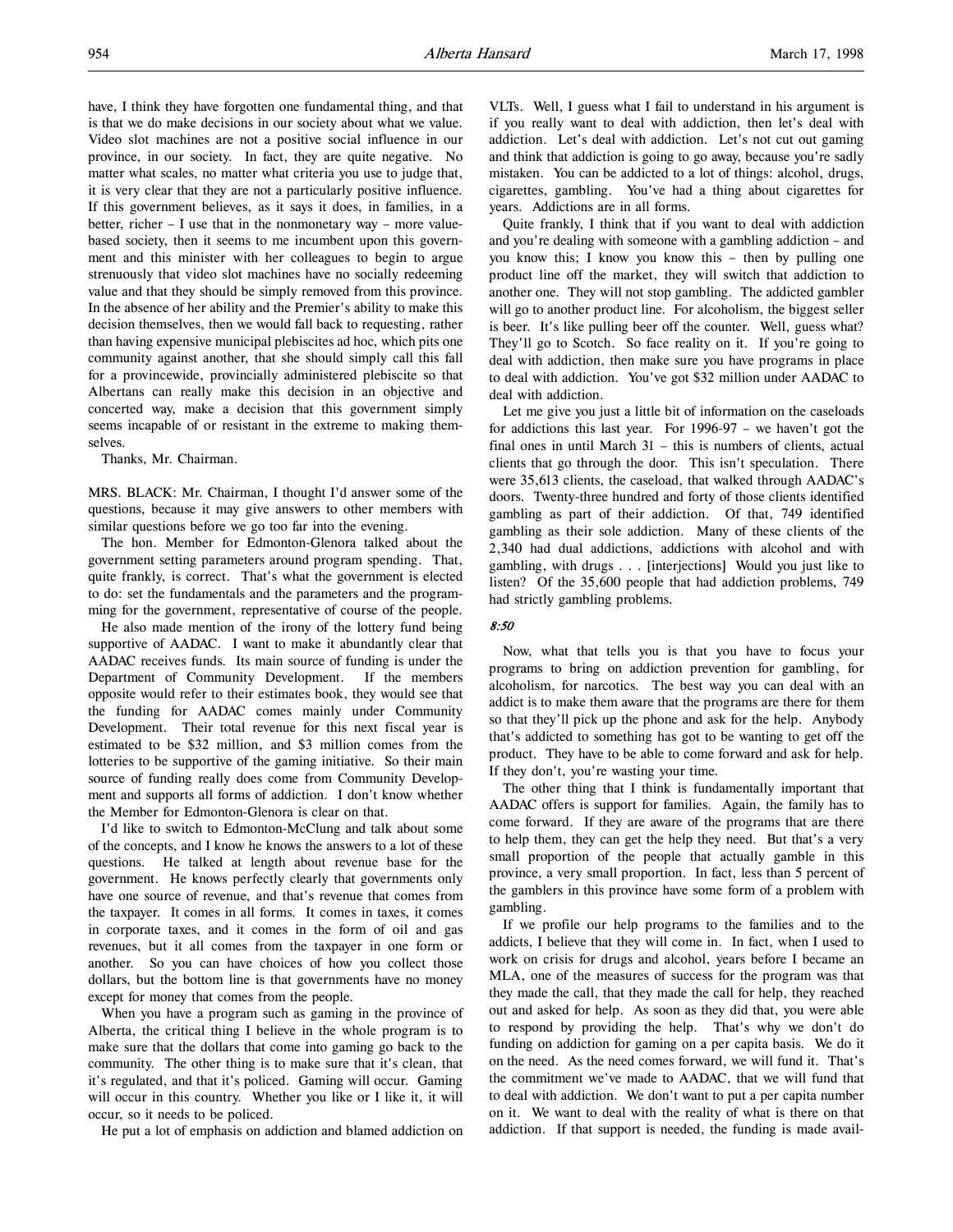able. I think that's important, and I never lose sight of that. The success of a program to deal with addiction is when the addict makes the call.

Likely they're going to fall off once or twice, and the second measure of success is when they make the call back, when they make the second call: I need help. That gives you the strength to know your program is working, because they have confidence to come back to their sponsor to get additional help. The other thing that's important is the support base for the families to deal with the addictions, because you can't only treat the addict. You've got to treat the family if you're going to treat the whole problem.

The hon. member asked me about community lottery boards. The recommendation for community lottery boards came out of the lotteries review report. It was one of the recommendations from the report, that was done a few years back – and it came from the people of Alberta, from the 18,500 submissions – that community lottery boards be established at the community level. It was also recommended that it not just be turned over to the local council. That's not this minister's recommendation. That came from the people of Alberta so that they would have their own volunteer groups, to let them make up their own base of their lottery board.

On some of them it will be a blend of people from municipal council, volunteer organizations, and community leaders that will come on to those boards. Every community will have a little bit different makeup, depending upon what their desire is. They felt that was important, because a lot of them felt they were having difficulty raising money within their own community, and that's why the commitment was made to put \$50 million back into the communities directly for them to determine how it was going to be spent. It can be spent on whatever they wish. They are responsible and accountable for those dollars. We will not be making that determination.

The hon. member also asked me if I could provide empirical proof that shows that slowing down VLTs will make people less addicted. Well, no, I can't. I don't have that proof. I never did say that I had it. I did not say I had that. What I committed to do, after Motion 505 was passed by the Assembly, was to ask the commission to find out, number one, if the chip could be made to slow down the machines, because that's an investigation we're doing right now, and to come back with some statistical numbers as to what slowing down the machines means to us insofar as any kind of evidence or even dollars and cents and maybe look at it. Does it have an impact? I haven't got that information back as yet.

The hon. member also criticized the gaming summit. Again, back in the Lotteries Review Committee report there was a commitment to review gaming in three years' time, all of gaming, not just VLTs but all of it: bingos, raffles, horse racing, lottery tickets, pull tickets, VLTs, casinos, slot machines. Gaming is everything; it's not just VLTs. That three-year commitment has to be completed by this fall. The summit is a scheduled review of the gaming recommendations from the Lotteries Review Committee. Read the report.

We've asked Harley Johnson to chair the gaming summit. He will bring in people from all of the stakeholder groups. There will be people from the ecumenical council, from university research, from the community groups. Then there will be citizens at large, and he will pick those people. In fact, we have backed off this, so this will be, again, the people coming forward. I don't know what they'll come forward with; I can't tell you that. But they will break off into focus groups, and they'll come forward with recommendations.

Information that will be supplied to that summit. We have

committed from the Alberta Gaming and Liquor Commission to provide financial data, the backgrounders, whatever Mr. Johnson asks us to provide. If we have it, we will give it to them for full disclosure. That information will go forward to all the participants at the summit.

You asked us how the summit is going to make decisions. Well, there will be facilitators that will have breakout groups, from what I understand, and I would imagine they'll pick topic areas or something and then come back to a plenary session, the normal format for a summit, and report back. Yes, groups will be there who are on both sides. I mean, it makes reasonable sense to have that. I was surprised that you said: I suppose the Hotel Association will be there. Well, of course they'll be there. Why wouldn't they be there? Of course they'll be there, but so will be people from the ecumenical council. They will be there. People are allowed in this province to disagree. It's called democracy. I hate to break it to you.

The other thing – just a minute. I can't read my own writing here. Just give me a second.

MR. MITCHELL: We know what you're going to say.

#### MRS. BLACK: No, you don't.

Lottery funds. One of the things that's unique about Alberta is the decision to have the revenues from lotteries go back into the communities. There are, as I said, eight categories, and then the balance goes into general revenue. I think it's unfortunate that the hon. Leader of the Opposition stresses that there's no impact if VLT revenues are gone. That is bunk, absolute bunk. I mean, let's be candid about this. If in fact you pull \$450 million out of the system, there is a realignment. So let's not play games with people. You have to reset priorities within how you spend dollars. There's X number of dollars available. So if you pull that kind of money out of the scenario, naturally priorities have to be set again.

# 9:00

As you run around and talk about surpluses, you also know that there's a commitment to pay off the unsecured debt of this province. You also know that if in fact you don't do that, then there's less of a debt retirement. I hope that you're not promoting less of a debt retirement, because you have young children, too, and I would think that as a parent you would want to leave your children with a clean bill of health, like I do mine. If that's not the case and you want to leave your children burdened with the debt of the past, then I think you have some soul-searching to do, sir, as a father. I certainly am not going to do that as the mother of my son. I'm going to clean up the mess that has been created here within this province by not taking full responsibility for finances in this province. That's the quest we've been on for the last five years, and we're sticking to it.

We have that commitment to clear off that debt, particularly the unsecured debt. Once that is gone, then an orderly pay-down of the debt can take place. For anyone like yourself to stand up and say that pulling \$450 million out of the system has no impact is nonsense and will not mean anything to these groups – you bet it will. Priorities have to be set. The thing that is important is to remember that these dollars go into the lottery fund, which we're debating tonight, and the balance goes into the general revenue fund, which is supportive of all departments of government – all departments, not any one in particular. They go just into the pot like other revenue bases from taxation and royalties, et cetera.

So I think it's a fallacy. I think it's a twisting of words, and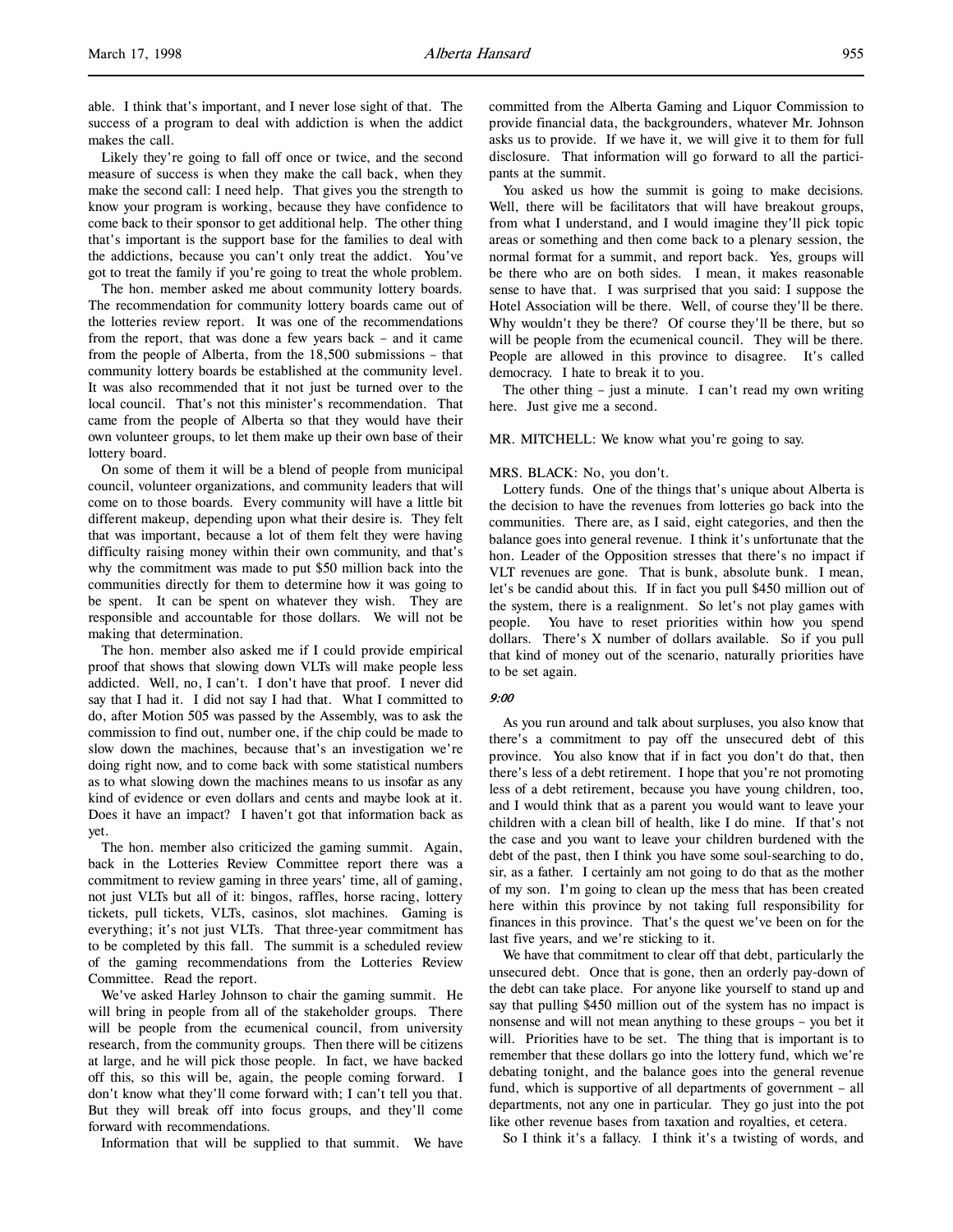you know better than that, because you know that if you pull that kind of dollars out, there's a reprioritization that takes place. But if that's the wish, quite frankly, of Albertans – and each community, again, through the Lotteries Review Committee said: "Let us make that decision at our own community level. Let us do that." We said: "Okay, we will. Whatever decision you make, we will honour that decision. If you decide to have VLTs in your community, that's fair game. If you decide that you want through plebiscite to remove them, then they will be removed." But the local communities requested through the public forum process that they wanted to make the decision at the local level.

We have honoured that commitment. We can't go back on that commitment, not now, because communities have made decisions within their own communities already. To go back I think would be really demonstrating distrust of communities. To back out of acceptance of a recommendation from the communities I think would be wrong, morally wrong to do, even more so than jumping in, even more . . . [interjections] The hon. member obviously isn't interested in the topic, because he's kibitzing over there. So, Mr. Chairman, I'll sit down and see if there's anyone serious on that side that would like to talk about the lottery fund. Obviously the Leader of the Opposition is not serious.

# THE CHAIRMAN: The hon. Leader of the Official Opposition.

MR. MITCHELL: I'm serious, Mr. Chairman, and I don't appreciate the minister suggesting that I'm not. In fact, I'm more serious now that I have heard the minister try to explain what she's doing. In fact, what I understand and what I have seen makes me even more frightened, because I don't see a minister – and I think she reflects her government – who truly understands the issues here or has the evidence at hand to support her issues. I see somebody who's quite naive in the way she's trying to defend video slot machines in this province.

Let me begin with a number of issues. For example, she has indicated to the House that somehow, if somebody is addicted to video slot machines and they go, they'll just move somewhere else. It may be that they will, once they have been addicted to video slot machines, but every bit of evidence shows that video slot machines are far more addictive than other forms of gambling. Why can't the minister understand that and accept that? The evidence is very, very clear. In fact, Dr. Hunter, who's a renowned expert in this area, who was at this summit, made this point very clearly. He said that other forms of gambling that resulted in addiction, horse racing or bingos or casinos or cards – generally, in those cases people hit what is called rock bottom after 22 years, but when it comes to video slot machines, they hit what is called rock bottom after two years.

So let's get it clear. If you're going to make the decision that video slot machines can stay, stop trying to argue them on the basis that they're no worse than other forms of gambling, because they are, and prove to me that you have made your decision knowing that. Don't try and muddle that issue. That's a very clear and important issue. [interjection] No, I'm not sitting down; I've got the floor.

Secondly, the minister says we only put money into gambling addiction counseling when people come forward. I agree; that's a good idea. Don't put money out there if there's nobody coming forward. Then she says that only 749 people in this province are addicted to gambling.

#### AN HON. MEMBER: Gambling alone.

MR. MITCHELL: Like gambling alone. Out of 35,000 . . . [interjection] What's that?

MRS. BLACK: That was the caseload.

### MR. MITCHELL: Okay, caseload.

The fact is that there are many people out there who don't come forward, as you said, because it takes a great deal of commitment or understanding or courage to pick up that phone and ask for help. It's much more likely that people don't ask for help than they do ask for help. So don't tell me that \$3 million into 749 cases is really some indication that there isn't much in the way of addiction. Go out there and find out who's doing the gambling and find out whether or not they're addicted and they're not seeking help. Those who seek help as an indicator of those who are addicted is not a very good indicator. Again, profound naiveté. Show us that you understand the figures upon which you are making your decision, because the more I hear you talk about those figures the more concerned I am that you don't really understand why you were supporting and making the decision that you're making.

The minister gave us an elaborate explanation of how there is only one taxpayer in this province: the people of Alberta. What she therefore proved in that context, because she was talking about video slot machines being a source of money, is that video slot machine revenues are a tax. That's what she implied, because it's true. I agree. Thanks for being so forthcoming.

Now let's talk about the kind of tax it is, because that's the issue. It is a regressive Tory, Conservative tax that hurts people with less money more than it hurts people with more money. Why don't we have a tax system that reflects the importance of progressivity? So when the Treasurer brings in tax reductions, if he must, why does he leave the surtax? Because that's regressive, and it hurts poorer people more. Why do you depend upon a video slot machine tax? Because it's regressive, and you don't mind taking more money from people who can less afford it than taking it from people who can more afford it. Yes, you're right. It's a tax, and it's the wrong kind of tax. It's a highly regressive, socially destructive, it-hurts-people tax, period.

Further, Mr. Chairman, I just want to make a point. The minister now is spinning that the summit was a scheduled review of gambling. I thought the Premier was taking credit for standing up and saying: we are going to confront this huge problem that arose about six weeks ago head on by calling a special gambling summit. Don't stand here and try and tell us that this is part of a normal scheduled review. Nonsense. It's a special gambling summit. He said it. He meant it. That's what it is, and what it's really designed to do isn't some sort of ordinary scheduled review. It's really designed to distract, to create a variety of recommendations so that the government can defend whatever it is that it wants to do.

Finally, the minister said that we've got to retire the debt. Absolutely we have to retire the debt, and absolutely she was here when her government ran huge deficits. So let's retire the debt, but in doing so, let's not create more problems than we're solving. The government didn't manage when it was spending money, and it's not managing now that it's cutting money. Management remains the problem. Management would understand that video slot machines are creating a different kind of debt, which is a human debt, a human deficit, which will cost us all kinds of money in the future. There is no net benefit to society because of video slot machines. In the short term you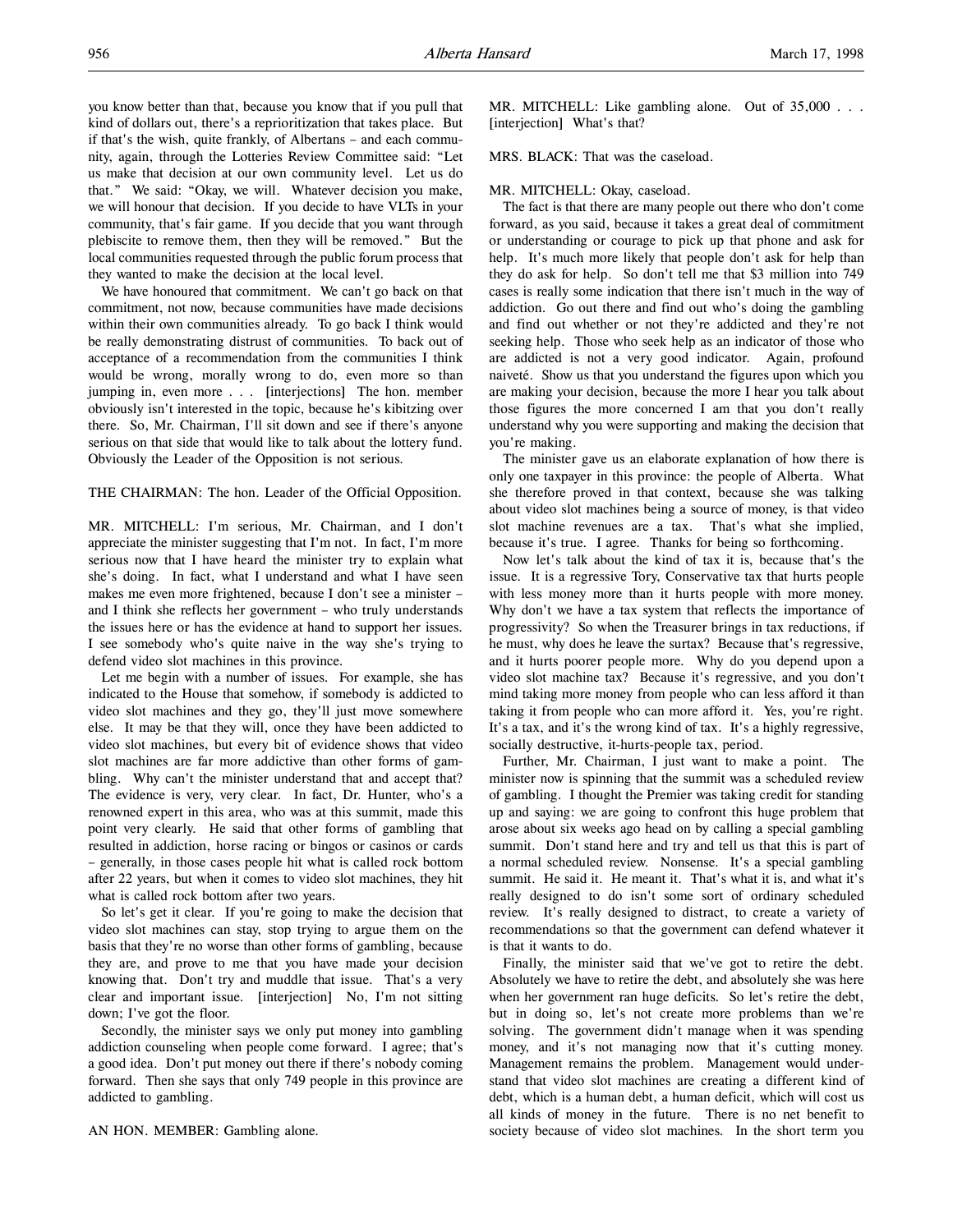### 9:10

So when you stand up and tell me to watch out for my kids in the future – yes, I want a strong place for my children in this province in the future, but I don't define strength strictly as economic strength. I want a place in this province where my kids can live in a crime-free, crime-reduced kind of society where there is compassion and dignity and grace accorded to other people, to our neighbours. I don't see that in a government that promotes a set of values that are captured by video slot machines and does that through a minister who clearly, after speaking to us for 20 minutes, does not understand the facts, the empirical evidence that is the consequence, that really defines what video slot machines do. When you do, then maybe you'll have some credibility in trying to defend what it is that you're trying to defend in video slot machines. The last 20 minutes proved once and for all that you do not understand, and it's even more frightening than it was before you started.

Thank you.

#### THE CHAIRMAN: The hon. Member for Edmonton-Mill Woods.

DR. MASSEY: Thank you, Mr. Chairman. I wanted to start my questioning on the lottery estimates by looking at the history of the lottery fund and asking the minister about the changes in that history. As I understand it, when Alberta first got into the lottery business, it was under the strict understanding that that money would be used for arts and multicultural programs and sports and recreation, those sorts of programs. I guess my question is: why the change? When was there a new direction set out and lottery funds started to be used for other than those original purposes? So my first question is, I guess, a historical question.

The second question. There have been a lot of comments from charitable groups, and we heard the debate between the Premier and some of the church groups about where their funding comes from and their understanding that their funds came from general revenue funds and that they weren't consulted in fact when funding started to come from lottery funds. I'm not sure; I'm asking the question because I don't understand. Were the groups consulted? Was there a change? What's the background in terms of that shift?

I guess the other question I have is regarding the shift in the actual use of lottery grant money for the administration of programs being run by the department. That money has shrunk, and I guess my question is: why? I'm really cloudy about the background history, and I would appreciate knowing exactly, from the minister's perspective, how things have changed.

I would like to focus just for a few minutes, if I might, on the business plan and, in particular, the goals and the strategies that are outlined in the business plan. These are so different from the kinds of business plans that I've associated with her in the past or the departments she's run, and they're so different from most of the other business plans in Budget '98: Agenda for Opportunity. I look at the goals and strategies. The first one:

Ensure compliance with the Gaming and Liquor Act, Tobacco Tax Act, Criminal Code and Commission policies with respect to gaming and liquor activities.

The second one: "Ensure full accountability for all revenues and

expenses." Are not those the kinds of things we would expect from government? It just seems odd to see them down there. What is the performance measure? How at the end of the day is she going to assure Albertans that these things have actually occurred? What will be the measures? As I say, if you go back and look through the business plans, you'll most often see a goal and a strategy accompanied by some definitive measures. As I said previously, your department has been very precise in identifying some of those measures, so why are they not required here? Again, how are you going to know whether those goals have been met?

Goal 3: "Meet operating expense targets." I haven't got the other budget book with me, but I think last year you calculated the operating expenditures as a percentage of the gross revenue, and that seemed to make some sense. However, this year it seems to simply mean to achieve the operating expenditures already outlined in the estimates. So why has this been changed? Again, what will the measures be?

Goal 4: "Improve the return to the charities for charitable gaming activities." Correct me if I'm wrong, but many charities, at least the ones I'm associated with in our constituency, say that their revenues are decreasing because of the presence of VLTs. How is this going to be measured? How do you determine that charities are actually having improved returns? Again, at the end of the year how will we know that is the case? It was the same goal last year, and how were those targets met? Has the minister some information on that?

Goal 5: "Manage and administer the Lottery Fund." I guess my comment would be that that's really not a goal. It's a function of government. I mean, what would happen if you didn't meet this target? Would the fund be mismanaged? I don't understand how this becomes a goal and, again, why there aren't some indicators that we could look at at the end of year, at the end of the time, to indicate whether or not the goal has been met.

Goal 6: "Facilitate development of native gaming in keeping with the Government's Native Gaming policy." I wonder if the minister could share with us some of the activities, some of the things she's done in terms of making that goal a reality.

I have just one more question before I conclude, Mr. Chairman, and that's under Return to Charities. It says:

Return is defined as the total revenue earned by charities before expenses from casinos, bingos, raffles and pull tickets as a percentage of gross revenue generated by the charitable gaming venues.

Then they're indicated. Each year the targets have remained the same. Is there any information on what that has actually meant in terms of dollars returned to individual charities? How do you come up with 50 and 50, 25 and 25, 65, 82? Is there some basis for those numbers being as they are?

I appreciate the opportunity to ask the minister some questions, and I will look forward to her answers. Thanks, Mr. Chairman.

THE CHAIRMAN: The hon. Member for Edmonton-Centre.

9:20

MS BLAKEMAN: Thank you, Mr. Chairman. I'm glad to be able to join in the debate tonight on the lottery fund. I'm going to go over some of the points that my colleagues have gone over already, and I hope I can bring new points or new aspects to that debate.

As you know, in the community that I come from and where I've worked most of my career were these groups that were recipients of the lottery funds. It puts those groups in a really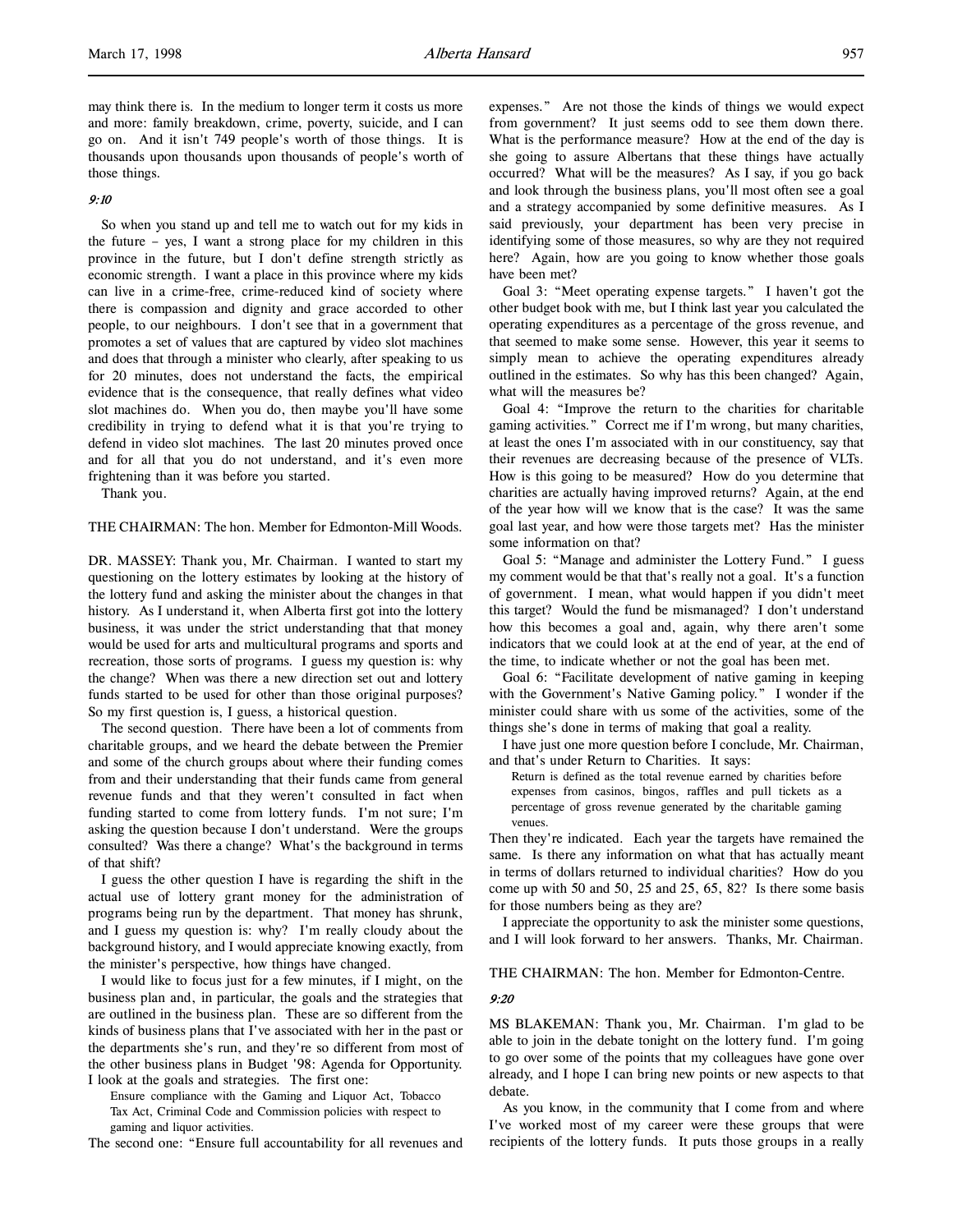interesting position. I think sometimes they feel that they can't criticize what's going on with lottery funds because it's biting the hand that feeds them. Yet historically they never asked to have their funding. Essentially, the lottery fund now pays for all of the quality of life organizations in the province: all the amateur sports, all the recreation groups, all the arts and cultural groups, all the historical, museum, library, art gallery kinds of activities that people use to identify themselves.

Way back in the late '70s and early '80s the lottery money was used to augment. They were special-project, one-time-only grants. The money was being put into five arts foundations plus two sports and recreation foundations, later followed by Wild Rose, at a certain amount. I think it was a million dollars a year, if I'm remembering correctly. They were supposed to be developing a fund from which they could sustain something. All of that changed sort of early mid-'80s, and all of a sudden these groups were being funded 100 percent out of lottery funds. Now, when they found that out, they were not happy about that. It took away what they saw as any firm commitment on behalf of the government to fund them and to support their activities that contributed to the quality of life in Alberta.

So I felt I had to make that point, because there's something the minister said. I wrote it down: the dollars that come in go back into the community. I have to say that really when you look at the dollars that are coming in through the lottery ticket profits and the amount of money that's going out in the total lottery grants – and that's including CFEP and a number of other grants that aren't specific to arts and culture, sports and recreation, and to health and wellness – if we didn't have any of the VLT proceeds, those lottery ticket profits, at the rate they're going, would very well cover the amount that's going out in the grants. As a matter of fact, I'm actually sort of wondering: where's the money that's in the difference? Is there any reason why we couldn't be increasing these grants to exactly match what's coming in through the lottery ticket profits?

I understand the minister making the point that to remove that amount of money, which is getting up towards \$500 million now from VLT proceeds, to take that out of the government system would have a ripple effect in a number of other departments. But I think that's part of what the whole debate around people's uneasiness with VLTs is: they are uneasy with that amount of money going to supporting general programs.

I had a couple of specific points that I wanted to make. Can you give us a calculation on whether you've achieved the '96-97 targets that were set under goal 4: "Improve the return to the charities for charitable gaming activities"? I'd be interested in that. I've had correspondence with the minister in the past about how the casinos, particularly the casinos, are affecting the nonprofit sector, the quality-of-life sector. So I'd be really interested in the answer to that and what the targets were.

I have one question that I've been pursuing through a number of different areas, and I'm sure the minister probably has a very fast answer for me on it. Way back when they were first talking about the \$50 million for the community lottery boards, there was a percentage that was talked about for administering the program. Now, I notice that it's in here – I think I saw it in here – that exactly \$50 million got transferred. Did the 1 percent just not happen? Was it never withdrawn from the lottery fund? Was it withdrawn and went along with the \$50 million to pay for administration? What happened to it? I know it was something that was mentioned quite a bit, and then it was never mentioned again. So I'm just wondering if that money ever went, and if so, where did it go?

The CFEP grant is a really important one for the community

because it's allowed groups to do some capital projects that they would not have been able to do otherwise. I'm noticing that there's a \$1 million reduction in CFEP, and I'm wondering why that is. I listened to the minister and didn't hear it specifically addressed, so I hope I didn't miss it. That is a really critical program for the community groups, and I'm wondering why it's being cut. Is it part of a tapering off for this grant? I know the grant was one time only, and I think we're now in CFEP 3. Is there any intention of carrying it on, or why the million-dollar drop? It is an important one, and certainly the groups need every penny of it and more.

The health and wellness initiatives have always struck me as really interesting. In fact, I think maybe to augment my colleague's question, I can answer part of it. My memory was that some of those lottery funds that were in Wild Rose were allowed to be used for medical purposes, particularly to assist regional hospitals to purchase really expensive equipment. I still go back to the fact that when we got into lotteries, it seemed the deal at the time was that we would participate in lottery schemes if the proceeds went to the charitable groups, and as we can see, the actual percentage of the lottery proceeds now going to the charitable groups is getting smaller and well on its way to being minuscule in comparison with the total. So I would encourage the minister that if at any time in the future it's possible to increase the amount that's going into the community groups, please do so. Those groups are all doing very fine work, particularly given the number of programs that have been passed on to the community, doing work or programs that used to be administered by the government. You're getting very good value for your money there.

I'm having the same problem reading. I can't get enough time off to go and buy new glasses, so I can't see anything. All right.

Once again, a concern raised around the casinos. I realize that the minister I think has made some commitment now to be consulting with community groups if there are any future changes on the casinos. Just to reiterate the real concern and hardship, or on its way to being hardship, that the community felt with the casinos being open much later hours. That's very hard on volunteers, to get people to commit on a weeknight to stay there until 3 o'clock in the morning if they're in the count room. Very difficult. There was a suspicion, that some people still have actually, that this was on its way to getting rid of the volunteers in the casinos altogether, and then there would be a reason not to be giving the proceeds to the charitable groups. I sincerely hope that is not what is planned in the future, and maybe the minister could reassure me on that. There were a number of elements that were contributing to that: the longer hours, some of the jobs being taken away, although maybe they should have been; they were rolled together.

The serving of liquor in the same place has really caused some concern amongst those groups. The volunteers are in positions where they are dealing directly with some of the customers who have been imbibing alcoholic beverages, and it can be a very uncomfortable position for them. They volunteer to do chip running and cashiering and counting and things like that. They're not trained to and they're not terribly comfortable mixing with people who have been drinking alcoholic beverages while they're gambling.

#### 9:30

I'll reserve my judgment on whether the move to the 50 percent of total proceeds has actually worked out for the benefit of the community groups. I notice in the performance measurement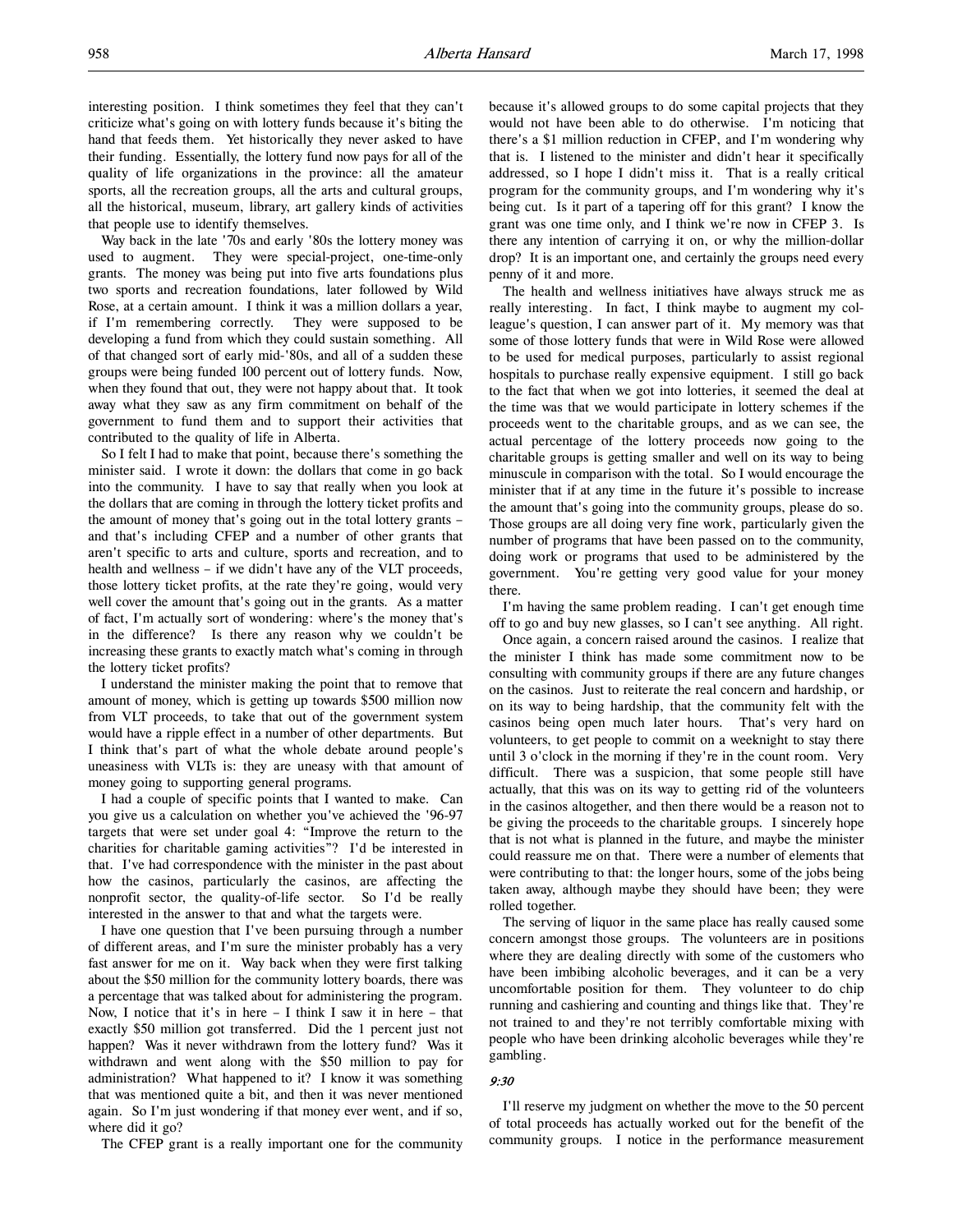target that was in here that there was an aim for 50 percent, which you seem to have achieved, but I'm wondering if there's an expectation that the pot would just get bigger; therefore, the 50 percent is worth more. What happens if it doesn't? These groups are really depending on this money now. That's the concern from the community, that outside of depending on games of chance essentially, on pull tickets and casinos and video lottery terminals – our whole sector of quality of life organizations are depending on chance. It's very difficult for them to plan ahead and do threeyear plans, which they would like to do, when everything is so up in the air and nothing is concrete about it. I really think that we need to look to this and to plan to this in the future, because I am seeing fairly significant changes in those communities, losing some experts, losing some very good people from the community, and that will really cost us five or 10 years down the road.

Those were the points I wanted to raise with the minister regarding the lottery funds, and I look forward to her response. If she would like to do it in written form, given the time, I'm more than happy to receive a written response.

Thank you very much for that opportunity. I can see someone leaping to their feet.

#### THE CHAIRMAN: The hon. Member for Calgary-Buffalo.

MR. DICKSON: Thank you, Mr. Chairman. I come to the estimates debate on these lottery estimates with a couple of different perspectives. The first one is, as the current Minister of Energy always used to take quite delight in reminding me, that I think Calgary-Buffalo had at one point the highest concentration or the highest number of VLT machines in the province, of the 83 constituencies, and I don't know if that's still the case. It's got plenty of them.

The other interesting perspective I have is that AADAC has their office in the same building where I have my constituency office. One of the things that's been a tremendous education for this MLA has been when people with a gambling addiction, in particular, stop by my constituency office and offer some perspective and some advice in terms of not so much the kind of program they're receiving but more about the whole role that gambling income plays in this province, VLT income in particular. Those factors, I guess, help to inform me on some of the issues that I wanted to raise this evening, and I'll come back to that.

Some specific things that I haven't heard clarified by the minister in the course of her presentation this evening. In terms of looking at the summary of payments on page 106 of the estimates book, reference to \$6 million in terms of "other." There's \$6 million for the Calgary trade and convention centre, and I think I know what that's about. I assume the minister has a list in terms of breaking out the \$6 million. Maybe she's already undertaken to provide that to one of my colleagues. If so, Madam Minister, would you provide me with a copy of that? That's the \$6 million under the "other" item. This is item 8 in the summary of payments on page 106 of the estimates book. I don't know how many disparate items are included in that.

I wanted to ask specifically in terms of item 5, health and wellness initiatives, advanced medical equipment purchases. One sees that track across from 1997-98 to '98-99, and it's virtually the same item. On the face of it, it strikes me, Madam Minister, that this is fairly arbitrary. How is it that we've determined now for two years that the budget for advanced medical equipment purchases is this sum and not \$10 million or \$8.2 million? Is

there a particular formula that the minister and her department use in terms of determining what's appropriate? As I say, it seems arbitrary and pretty much a question of trying to maintain the same item year after year, but we all know that in a province where there were never enough resources to do everything we'd like, what that translates into is making decisions and assigning higher or lower priorities to different items. I'm interested in what the process is by which the government determines the amount that's going to go into advanced medical equipment purchases.

In terms of services for problem gamblers I just want to make the observation – and I know it's Community Development and not Economic Development that's responsible for running these programs. But the government talks a lot about population health. The government talks a lot about trying to deal with the health of Albertans, looking at a whole range of factors that influence that. Certainly my experience from talking to people with gambling addiction problems is that it has an enormous impact on their health, and in many respects it seems to me that most appropriately that ought to be addressed as an item for the Minister of Health, for the department, for Alberta Health. As I say, that's more a question in terms of how those funds are managed and spent, which strictly speaking isn't appropriate to deal with now, but I simply wanted to raise that concern again because it is one of some significance to me.

The dollars that went in the increase for services for problem gamblers. Once again any increase is encouraging and is positive, but in many respects it seems to be reasonably arbitrary, and I'd like the minister to explain, if not now at least in some reasonable time, the basis for that specific increase from \$2.294 million to \$3.048 million. I'm sure there are compelling, good reasons.

Similarly, when I look at the human rights citizenship and multiculturalism education fund, which is being maintained exactly at \$1.062 million, what are the criteria that the minister uses in simply fixing that amount? There must be some evaluative process. There has to be some weighting in terms of these factors. I'd like to think and I'm sure Albertans would like to think that there's some reason other than simply adherence to an historical pattern that determines the amounts that go into these different items. The reality is that there's not, in my respectful view, enough money in the human rights education fund, particularly when we see cutbacks in some areas. Schools don't have the same resources that they've had sometimes in the past because of increasing population, particularly in Calgary. So there's some concern around that in terms of why that fund isn't increased, and it's something I'd encourage the minister to consider.

The other question I have. We've got \$50 million going into the community lottery board grant program. A really basic question is: why haven't we rolled CFEP into that program completely? What's the rationale for maintaining the community facility enhancement program at \$30 million and at precisely the same time creating the new community lottery board grant program? On the basis of conjecture I can imagine some reasons, but they're not reasons that have to do with how we ensure we get dollars into the hands of community groups. They would be reasons that would have maybe everything to do with politics and who controls the distribution of those funds. So I have that particular concern.

#### 9:40

The only other observation I'd simply make, Mr. Chairman, is that I remember talking lottery funds with this minister a year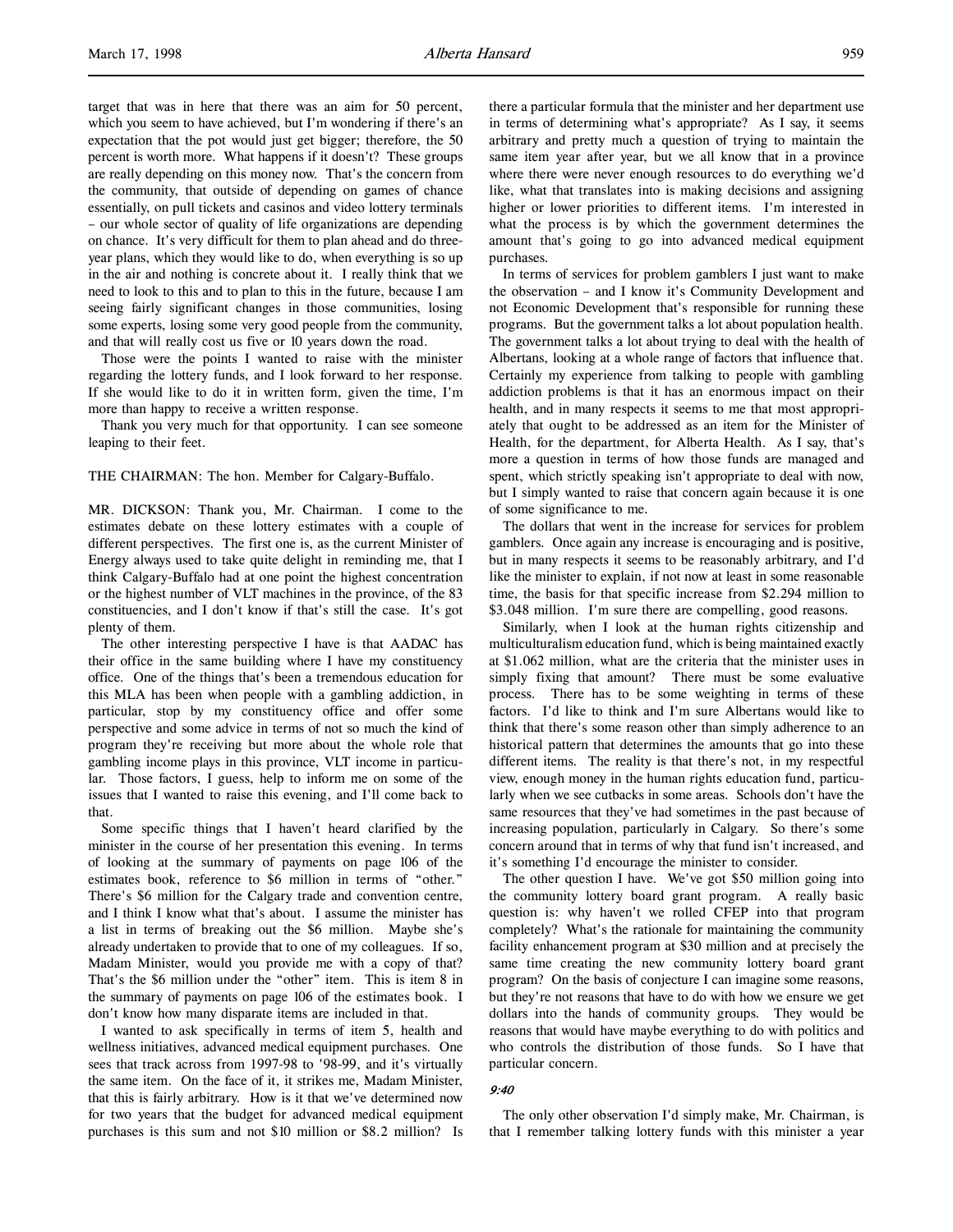ago, and she was going on about how exhausting it was going around handing out lottery cheques.

### MRS. BLACK: I haven't done any of that this year, Gary.

MR. DICKSON: She hasn't done any of that? Well, I was just going to say that we had an interesting exchange. The minister may not remember, but we had a fascinating exchange. She said that she was tired of handing out cheques, and I volunteered. I promised even to say some nice things about the minister in terms of presenting the cheques. I've not heard from the minister since, so I simply wanted to renew that offer out of concern for overworking the Minister of Economic Development. I want to make sure that's on the record and that she knows that I continue to be ready to assist her any way I can in terms of distributing those cheques to those many agencies in downtown Calgary that are leveraging that very modest amount of lottery money into enormous good works in our communities.

I guess the last thing I'd say is that there's been considerable talk tonight about the summit. It just seems to me that one would have thought that the government would have learned after the many unsuccessful attempts to have public consultation. We've seen it so many times, particularly in terms around changes in the health care system, where people came forward. We saw it more recently in the Growth Summit, where people from all parts of the province came in good faith to offer what they thought were thoughtful opinions, often heartfelt ideas and initiatives, and what they see is virtually none of that reflected in the final report.

If I can suggest, if there is one major flaw in the summit process as I understand it, it's that Harley Johnson reports to a committee of Tory MLAs, including I think at least – is it two or three cabinet ministers? There's not even the slightest pretence that this is anything more than simply a Conservative caucus instrument. I think that's unfortunate. Mr. Johnson is a very credible individual who served this Legislature and served this province well. I'm sorry that, in fact, it's not at minimum an allparty committee that's providing instruction and direction to that summit, because it had a potential, a potential that's not, unfortunately, going to be realized under the existing structure.

So those are the points I wanted to make at this point, Mr. Chairman. Thanks very much.

THE CHAIRMAN: The hon. Member for Edmonton-Norwood. [some applause]

MS OLSEN: Thank you, Mr. Chairman and my hon. colleagues. Thank you. Thank you. The questions that I have that concern me are around the actual gambling summit and the costs of that summit. What is the projected cost of the summit, and now that we know it's been announced, where do we see it in the budget?

Now, my colleague from Calgary-Buffalo has alluded to the fact that the steering committee is made up of all government MLAs. Why would the minister, who's trying to promote the summit to be a well-balanced activity of the government, not have an allparty steering committee? Open and accountable. Why not an all-party steering committee for this summit?

I'm also curious to know how many government employees are staffing the office of Mr. Johnson, the chair of the summit, and how many employees are coming out of the minister's department or the Minister of Community Development's department. Who is the policy analyst? Where is the policy analyst coming from that's going to write the report? What organization? What type

of background is this individual supposed to have? Given the fact that we have three ministers involved and the fact that it's not an all-party committee, I mean, I'm not sure that we can count on the government's initiative here to come out with some very clear results. Therefore, I would recommend a deliberative democracy process in trying to achieve that. I think it's a process that's very democratic and gives people a great understanding of issues on all sides, and then they can make up their minds when they have all of the information.

The other concern I have is that the government continues to bury its head in the sand around addictions. The hon. Member for Calgary-McCall often alludes to the ostrich burying its head in the sand. Well, this is very, very evident with this minister. Through her own survey in the department – well, actually its AADACs survey. Interestingly enough the minister has spoken tonight about addictions and those people who are addicted to VLTs: if they weren't indeed addicted to VLTs, they would be addicted to some other form of gambling. But very clearly in her own survey – it's the AADAC report called Unplugged from the Machine: VLT Problem Gambling Treatment Clients. It's representative of 84 clients who sought treatment for VLT gambling problems. I want to quote here for the minister:

Although almost all the clients had engaged in other forms of gambling at some point in their lives, more than two-thirds (71%) said they had experienced no prior gambling problems until they played VLTs.

So I'm wondering how that, in fact, is reconciled with her comments that if they weren't addicted to VLTs, they'd be addicted to something else. There doesn't seem to be a correlation there. Another 85 percent of those respondents said that they played only VLTs and VLTs alone. So, again, it puts a little bit of a question mark over her comments.

Staying on the survey, there were some recommendations, four recommendations, that came out of the survey. I'm wondering how many of those recommendations have been adopted by the minister responsible for lotteries. For these recommendations that were adopted, is the minister going to set up any measurements, any tools so we can see whether or not the strategies for prevention and intervention have been met? What are the outcomes? What do they expect?

You know, government reports seem to reflect that there are over a hundred thousand people in this province who are in trouble with gambling, and a large percentage of those people are in trouble with VLTs. So very clearly there is a problem. I'd like to know how the minister came up with 749 people with addictions problems or addicted solely to VLTs. I'd like to know where she indeed got that particular number. I'm wondering: does the minister consider the growing number of problem gamblers in Alberta simply a cost of being in the gambling promotion business? Is this the cost of doing business? Are we prepared to write off these addicted gamblers? What is the percentage that you're prepared to write off in this respect?

#### 9:50

You know, if you take the fight against the problem seriously, then maybe we would see a little more than the initiatives undertaken by the government now. Maybe we'd see some different strategies applied. Three million dollars for addictions is a far cry when you have over a hundred thousand gamblers.

In my policing time, which was not too long ago, just prior to my leaving, I indeed attended a domestic dispute. I had been attending more and more of these in relation to gambling, not just alcohol. Families were fighting over the last \$5 that was in the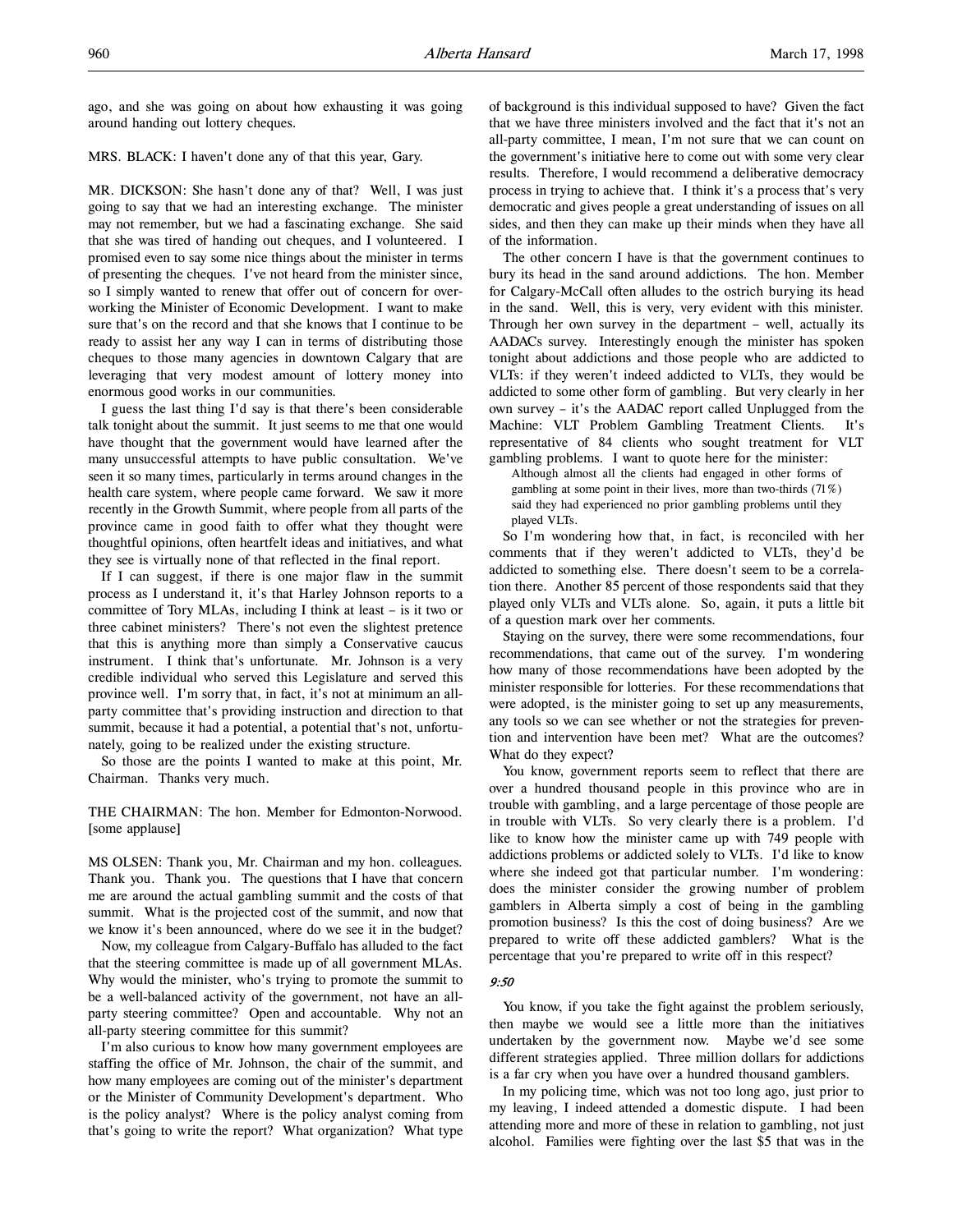house. In this particular instance, I spent a lot of time with the husband and wife trying to convince them that they should go to counseling, should go to AADAC, but this didn't work for one of them. They said that, you know, although gambling was a problem for them and here they were embroiled in a domestic dispute, they still felt that because they didn't drink, because they didn't go to bingo, because they didn't go to movies and do other things, it was okay to gamble. They clearly had a problem, and the problem that I attended to was not in a casino. The problem was at a corner bar in the neighbourhood, and that accessibility made it very, very easy for this problem to continue with these folks.

So I think we need to take this seriously. I think we need to look at how other problems have gotten out of hand in this particular country with relation to drugs and alcohol. This government can't rely on the income from VLTs to support the revenue in the budget. It's wrong. It's the wrong thing to do, and I'm concerned that the direction the government is going is not going to be able to be stopped, because the addiction the government has will just feed itself.

There's a goal in the business plan that says: "Facilitate development of native gaming in keeping with the Government's . . . policy." Well, certainly on the reserves it's federal land. However, when you speak to the different constituent groups within the aboriginal community, many of those groups will say: "We do not want casinos on our reserves. We do not want our community dependent on the revenue generated from casinos on the reserves. We do not want people thinking that that's their only employment and they don't work towards bigger and better things, other than working as a waiter or a waitress or a chip runner or something in a casino."

The aboriginal community is the fastest growing population in this country. It is the youngest population in this country. There are leaders in that community that will be sitting in this Legislature down the road. There'll be more than just the hon. Member for Athabasca-Wabasca. There'll be more than that member. There'll be more aboriginal people in government, in this Legislature in the future, and they'll have broad goals. For many of them it will not include revenue generation through casinos on the reserves. So whatever this government has in mind for casinos on the reserves, they'd better talk to the grassroots people on those reserves.

Let's bear in mind that we had a report out today that looks at some 30 percent of reserves that are in trouble financially, and we don't need to contribute to that. We don't need that problem to be resolved and have the reserves become addicted to revenue generated by gambling any more than we need this government to continue with its addiction. I think that the government should be taking its own 12-step program in AADAC and learn a little bit about addiction.

I'm also concerned that as our oil and gas prices go down in the future – and we know that that particular revenue source is totally market dependent; it goes up and down – we're going to become very much more dependent. So what this government will try to achieve is greater revenue from VLTs, because they won't get it from the oil and gas revenues over the next few years. That creates some concern for me.

I'm also wondering, with the slowing down of the VLTs, who's going to develop this chip if it's not developed? How much will it cost? Who's going to absorb the cost for the slowdown and for the development of the chip and for all the maintenance that's going to be required to put it into all of these machines in this province? What performance measurements have been developed around the reduction of the speed of play? I think that's very critical. If this government is telling us that the speed of play is the problem, then I'd like to see some performance measurements that show me that there's a tremendous reduction – a tremendous reduction – in the number of VLT addicts. That's a concern for me.

I guess that would be all I have to speak about, Madam Minister, and if you could answer some of those questions at some point – I know you were listening intently. She was listening intently.

#### THE CHAIRMAN: The hon. Member for Edmonton-Gold Bar.

MR. MacDONALD: Thank you, Mr. Chairman. This evening I, too, have a few questions for the minister. The first one is concerning the Alberta Gaming and Liquor Commission. One of the goals and strategies in the Agenda for Opportunity on page 207, the last one as a matter of fact: "Facilitate development of native gaming in keeping with the Government's Native Gaming policy."

Last Thursday night I happened to be in Red Deer, and members of the local media and the citizens of Red Deer were quite concerned about the development 40 minutes north of Red Deer of quite an extensive gaming complex, as they put it. I believe it was to be operated by the Hobbema reserve. Now, there was quite a bit of contention with the good people of the city of Red Deer regarding this issue. If the minister could update myself and other members of the House regarding this development, I would be very, very grateful.

Now, last spring in the First Session of the Legislature the Minister of Municipal Affairs spoke to this House about introducing, of course, Credit Counselling Services. This is Alberta's only not-for-profit consumer debt counseling service. It has offices in Edmonton and Calgary. I'm to understand, Mr. Chairman, that we're talking about how VLTs affect people and their families. I've heard many members of the House tonight discuss this. Three in 10 Albertans seeking help from this new consumer debt counseling service last year cited VLT gambling as a reason for their credit troubles. Of 6,300 people asking for help from the Credit Counselling Services of Alberta during its first eight months of operation, nearly 1,900 of them reported having problems with gambling. It is estimated that 30 percent of the people going to this service are people who have problems with gambling, and almost 100 percent of them identified themselves as being addicted to VLTs.

#### 10:00

Credit Counselling Services was created by this government to deliver the orderly payment of debts. This program was, as I said before, previously administered by the Municipal Affairs department. It is a worthwhile organization, and there is a greater need than ever for its services, Mr. Chairman. Clients that are going there need to be tracked. Their activities and their habits need to be tracked. Statistics must be kept, and they have to be very reliable so that we can get to the bottom of this problem. We will not know how many people are affected by this until these statistics are accurately kept.

Credit Counselling Services has to start developing a monthly workshop on debt management strategies for Edmonton's and Calgary's problem gamblers. There have to be treatment programs. So if the minister could please make sure that this nonprofit or not-for-profit organization has funding that's stable,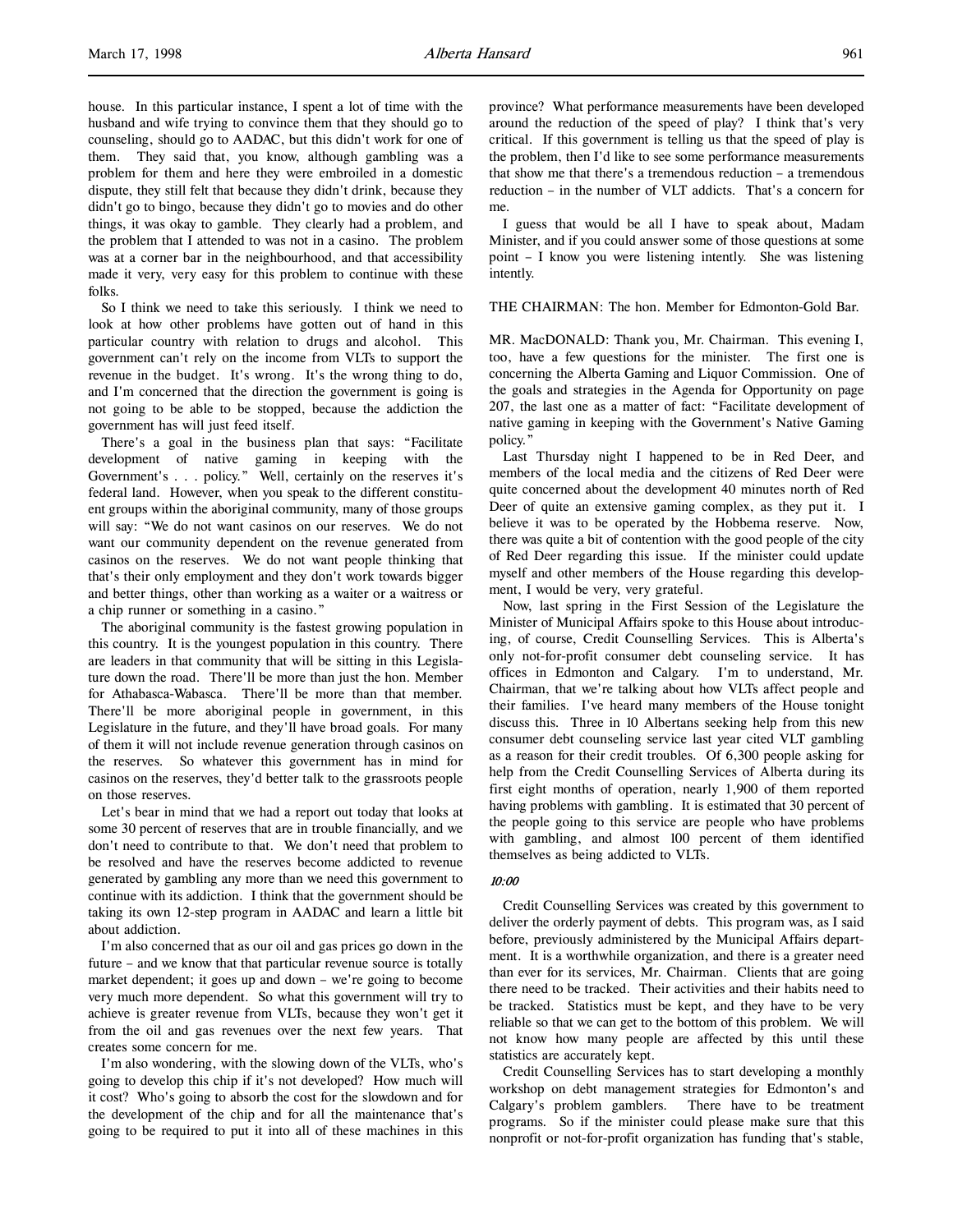because there are unfortunately many people who are addicted to those machines and need help.

Thank you, Mr. Chairman.

THE CHAIRMAN: The hon. Member for Edmonton-Mill Creek.

MR. ZWOZDESKY: Thank you, Mr. Chairman. I just have a few very brief comments for the hon. minister with respect to these estimates as they pertain to the lottery fund within her portfolio of Economic Development.

I want to just quickly address the issue, Madam Minister, of the community facility enhancement program, the CFEP grant, as we know it affectionately, and ask the minister what it is that is happening in this area, that has seen I believe an increase from \$19 million in '96-97 up to \$31 million in '97-98 and then a mild reduction in the incoming year. It seems to me that there are more programs going on that require the CFEP funding – at least, that's been my experience – and I would have thought there might have been some reason behind the sudden jump from \$19 million to \$31 million. Similarly, why is there not sort of a commensurate increase in CFEP? If it's because there's just no requirement for it or the government has capped the funding, I can accept that. I would just like an answer to that.

My second question is with respect to the community lottery boards described on page 106 of the lottery fund summary of payments, under item 7, community lottery board grant program. That's the \$50 million which we're all familiar with. We have a member who is a former member of the Assembly, Len Bracko from St. Albert, who submitted a brief to the St. Albert council. His question that he's asked me to pose I've already posed to a couple of other members that were here, but I wanted to specifically remind you as well, if I could Madam Minister, of an idea that he had, which is really a question. There's a restriction, it seems to me, with respect to the grant moneys that go out to the municipalities for these community lottery boards, and that restriction is that the moneys must be spent within a two-year time frame. The question is: do you think it might be possible under certain circumstances, conditions, contracts, monitoring mechanisms, what have you, to have those moneys actually taken by the community lottery boards and put into an endowment for a longer period of time? Some of these projects that they might have under way or which groups might be applying for might take longer than two years to complete. Meanwhile, they wouldn't want to forfeit the moneys for the project. I think there are a number of ways that that could be worked out.

For your ears, Madam Minister, I have been told by the Member for Lacombe-Stettler that this sounded like a logical idea, but she didn't know for sure if it would be something that could catch fire and go through. I think it would be a good move for you to consider. It could be set up in such a way that you actually compel the lottery boards and, in turn, the groups who are applying for these moneys to perhaps not necessarily even receive the moneys all at once. Maybe the lottery board could hold on to that for them, and there would be interest accruing. It wouldn't stop a project from going through the various phases of design and research and feasibility studies, and so on. Let those moneys accumulate in an endowment fund to the attribute of the eventual recipient. So that's another question.

My other question is with respect to the gambling summit. I'm hoping that the gambling summit will follow more or less the same style and presentation and format which the Alberta Growth

Summit did. I thought that was a fairly successful format. I had wished to be a participant in it, but I was happy to be there as an observer. My question is this: I'm assuming that there will be a culminating report with recommendations that come forward. I wonder if you would give us a commitment with respect to the implementation of the recommendations. Or will that report still have to go through another screening mechanism, be it your own department or caucus or whatever? I think it's an important summit. Now that we've decided to have one, let's follow this through. I'm sure there's going to be a lot of discussion on it. But to what avail, if the recommendations aren't acted upon?

I know there is an effort being made to act upon the Growth Summit. I also know there were – what were there, 43 or 143 recommendations? I've forgotten now. There were a number of recommendations. It may have even been as high as 243, Madam Minister. I remember the 43 part. So if it's 243, thank you for that.

I can appreciate that they can't all be done at once. I understand that. I don't know how many recommendations will come out of the gambling summit, but perhaps you could give us an indication of your undertaking with respect to how you plan to handle and respond to those recommendations. A couple of questions that come to mind are: is it a given that they'll be committed to, and is it something that has another layer to go through?

My other issue is with respect to VLTs. When this issue first started, I was one of the first MLAs with our former leader at that time, the hon. Laurence Decore, to put out a brochure on this issue. I think it was 1994. I have the results. They were tabled in the House, and I won't go through them all. At that time I thought it would have been a sensible approach for these VLTs to be restricted to casino use only. Now, since that time a lot of discussion has taken place, and a lot of calls have come to my office. I would be remiss if I didn't inform you, Madam Minister, that I have more opposition now to the VLTs than I've ever had and more questions about them. Recognizing the fact that there are a lot of businesses that rely upon them, that there are jobs involved, I understand all of that, so I'm moving my position more to the eventual phasing out of them, if that's what it takes.

The reason I mention it for you at this time is because I had the unfortunate circumstance of meeting a constituent not long ago whose husband or brother – I've just forgotten which now – actually committed suicide as a result of having declared his dependency on the VLTs. That struck me in a slightly different way, so I thought I would share that with you.

The other issue with respect to VLTs, quickly, is with respect to the impact that the VLTs have had and are continuing to have on our volunteer organizations and our charities, particularly those who run bingos and casinos. I'm a volunteer in that respect with a number of organizations, most recently Pro Coro Canada and before that MCARFA, as they're known, the Mill Woods volunteer organization that funds all of the facilities in the Mill Woods area. It seems to me that a lot of the bingos and casinos, as you undoubtedly know, have suffered some attendance problems, and I'm wondering if you have any statistics on that. Do you track it at all? If you do, could you share that with me? I'd sure like to be able to respond to the volunteers that I work with as to whether or not these attendance drops are in fact attributable to VLTs. In other words, are people moving their gambling leisure activities to other available vehicles?

With that, hon. minister, I thank you for listening. Mr.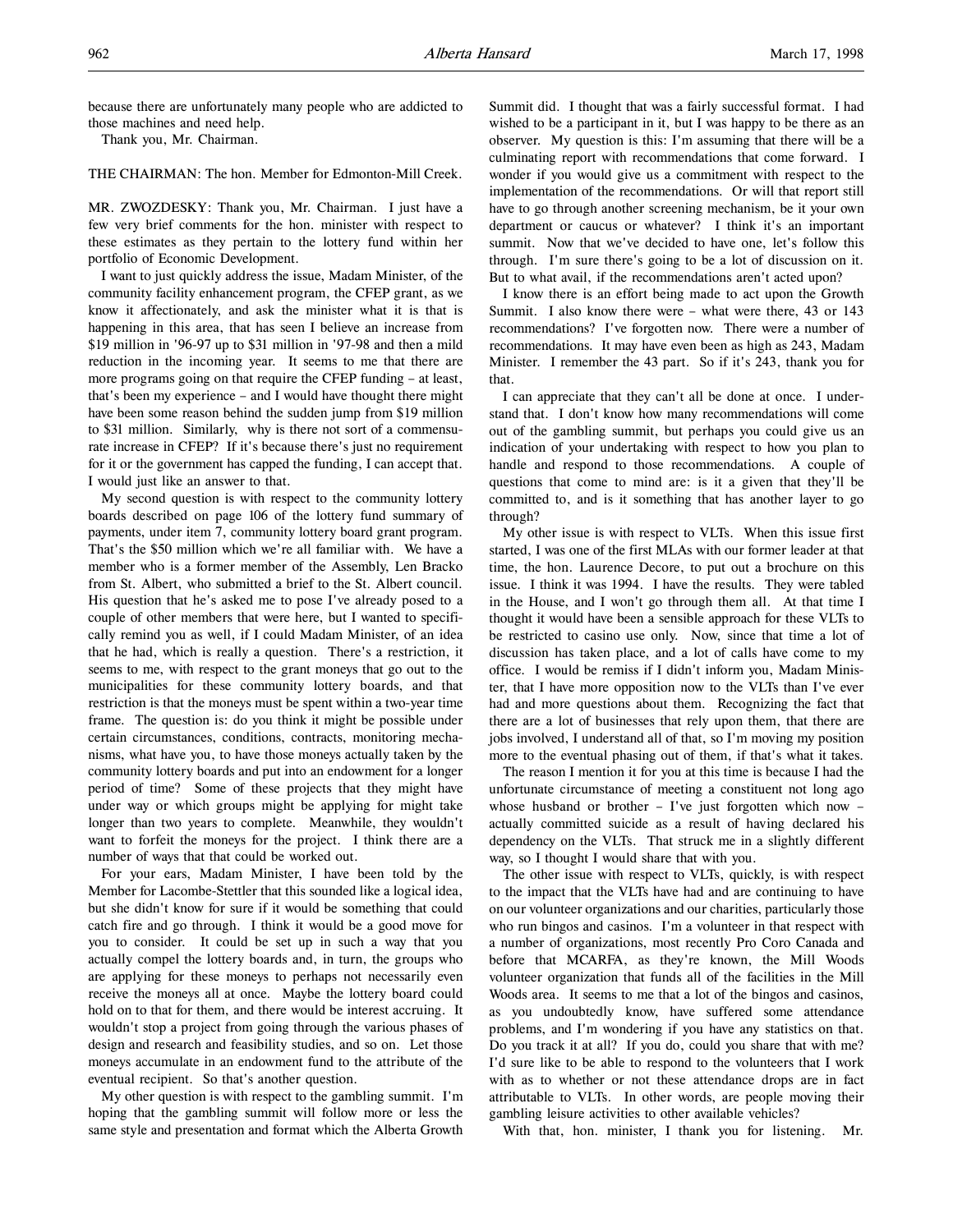Chairman, I will take my seat so the minister can wrap up. Thank you.

# 10:10

THE CHAIRMAN: The hon. Minister of Economic Development.

MRS. BLACK: Thank you, Mr. Chairman. On the question of the return to charities, what we have been able to do, of course, is on a dollar value because we don't take a head count on people going through the casino doors to support charities. As you know, charities run two-day licences for casinos. I haven't got the final number for '97-98, and I won't have that probably for a few more months. However, in 1995-96 the average return to the charities in total was \$17 million. This was in total. The next year that rose to about \$27.8 million from the casinos. This year we expect that to be closer to \$50 million from our casinos to our charities. So the correlation is really not accurate there. The dollars have increased to our charities over the last three years. [interjection] Oh yes, but we're still only able to accommodate so many because of the situation – we have not increased our availability of licences, so what you're seeing is more people supporting the charities in the casino.

We can see a substantive difference between 1995-96, \$17 million going to the charities, and this year. We anticipate it will be roughly \$50 million for fiscal '97-98. So there has been a lot of support from the communities for the casinos and for those charities. As those numbers come forward, we will give you those numbers at the end of the year.

Mr. Chairman, I would like to propose that I undertake to go through Hansard and take down all of the questions that have come from the hon. members opposite and respond in writing to the members, because some of the questions are quite technical, and some of them are quite detailed. I'd like to take the time to do that in proper form, and I believe, according to our House leader, that would be appropriate. So I think that would end my conclusions.

THE CHAIRMAN: After considering the business plan and the proposed estimates for the main estimates of the lottery fund, are you ready for the vote?

#### HON. MEMBERS: Agreed.

THE CHAIRMAN: Opposed? Carried.

| Agreed to:                             |               |
|----------------------------------------|---------------|
| <b>Agricultural Initiatives</b>        | \$22,530,000  |
| Cultural Initiatives                   | \$29,679,000  |
| Recreation Initiatives                 | \$17,037,000  |
| Community Facility Enhancement Program | \$30,000,000  |
| Health and Wellness Initiatives        | \$11,304,000  |
| Science Initiatives                    | \$750,000     |
| Community Lottery Board Grant Program  | \$50,000,000  |
| <b>Other Initiatives</b>               | \$12,000,000  |
| <b>Total Payments</b>                  | \$173,300,000 |
|                                        |               |

THE CHAIRMAN: Shall the vote be reported?

HON. MEMBERS: Agreed.

THE CHAIRMAN: Opposed? Carried.

# head: Supplementary Estimates 1997-98 Lottery Fund

THE CHAIRMAN: You will find this on page 5 in this supplementary estimates book. Are there any comments, questions on this?

The hon. Minister of Economic Development.

MRS. BLACK: Thank you, Mr. Chairman. On the supplementary estimates the Alberta lottery fund, as was announced today, will be providing a onetime allocation of \$130 million to Alberta Health to ensure that key medical equipment and health computer systems are year 2000 compliant. How are we able to provide more moneys from the lottery fund to support this initiative? Well, partly it's because the revenues from the lottery fund are expected to exceed our third quarter forecast by \$45 million, partly as a result of our increased revenues from slot machines, but mostly it is because of cash that has been retained in the lottery fund to meet such additional requirements.

We have always said that if additional resources are needed in the health system, these funds would be provided. This is but another example of how revenues from lottery funds can be used to benefit all Albertans by having funds transferred over to Alberta Health. My colleague the Minister of Health is available tonight to speak to the detailed nature of the funding requirements and the benefits associated with these expenditures.

Mr. Chairman, I believe that it is important that dollars move from the lottery fund over to Alberta Health and that program funding in Health not be used to provide for year 2000 compliance. This is a good use of lottery funds, and I hope that hon. members within the Assembly will support this supplementary estimate.

THE CHAIRMAN: The hon. Minister of Health.

MR. JONSON: Thank you, Mr. Chairman. I would like to this evening make a few brief comments with respect to the supplementary estimate being brought forward to address the year 2000 issue in the health system. As some members may be aware, until recently computer software relied upon a date for its functionality. It did so by storing and acting upon the date as a two-digit number. For example, 90 would stand for the year 1990. However, as the world has learned, software that operates in this manner may incorrectly assume when we reach the millennium, that the 00 represents 1900 rather than the year 2000.

This incorrect processing could lead to a number of software and equipment failures, which in the health system could be catastrophic in terms of patient care and safety. For example, Mr. Chairman, devices such as automatic infusion pumps may cease to operate in a controlled manner, leading to overdosing or undermedication of critical drugs. As a government we've been very proactive in identifying the potential problems in the health care system so that appropriate remedial action can be taken in time to prevent any key equipment failures. In fact, in January of this year I announced a onetime allocation of \$40 million for health authorities so that they could begin to address this very serious and expensive issue.

Since that time, Mr. Chairman, we have completed a fairly extensive and detailed assessment in all of our regional health authorities and across the health system in terms of the possible impact of the year 2000 issues and the projected costs of dealing with that within the system. Based on this assessment, it is apparent that year 2000 compliance is a unique and high-cost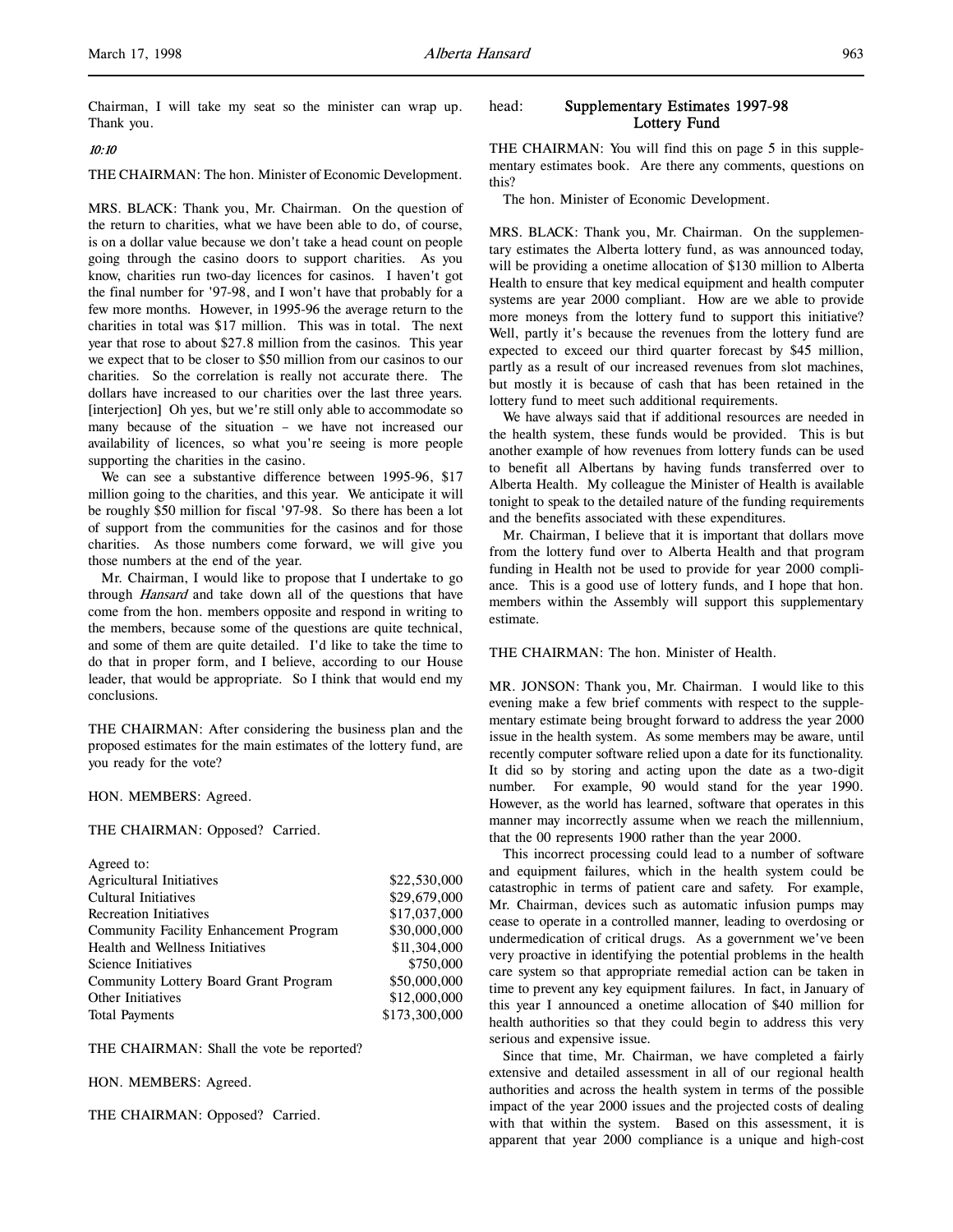challenge for the health care system and for the regional health authorities. While equipment replacement is something that regional health authorities would have normally addressed through their annual global budgets, it was apparent that the magnitude of the problem is such that if they were required to deal with the challenge in the current budgets that they have, they would need to significantly reduce funding for direct health care services.

Therefore, we are bringing forward this supplementary estimate in the amount of \$130 million to provide health authorities with a further onetime allocation to support the costs of testing, repairing, and replacing medical, operational, and computer equipment prior to the year 2000 and to fund the establishment of a central year 2000 secretariat to co-ordinate this activity across the health care system. This additional funding will help to ensure the safety and integrity of the equipment in our health care system and ultimately protect the safety and health of patients.

# 10:20

Mr. Chairman, I would like to make three other comments. First of all, quite frankly, I would like to indicate that I wish we could have been working on this two years ago. But if hon. members have followed the whole history of this, you will know that although in some think tanks and some committee meetings years ago this must have been identified – at least, I can't believe otherwise – it has really only come to the attention of governments during the past year. I would like to say that Alberta is ahead of other provinces in this regard. Through the office of our chief information officer we are getting many calls from across the country asking about what our plans are, how we're doing it, what our assessment has shown. So I think that relative to other provinces in this nation we are well positioned in terms of being able to commit resources and address this very, very critical issue.

The second thing I want to mention, Mr. Chairman, is that some have raised the question or the view that this is not a patient-related item and that therefore resources should be directed to other things first. But I would like to really emphasize that what we are looking at here and our first priority in the application of this money is equipment – devices, monitors, et cetera, et cetera – that are directly related to patient care. Technology is a very large part of our medical system, and nothing could be more direct as far as health care expenditure benefiting patients than to make sure that this very important item is addressed. So it is very much a matter of the quality of health care. It is very much a matter of providing for patient safety and adequate treatment.

The final point I would like to make, Mr. Chairman, is that it is essential we move ahead now with these funds that are available to us, and we do need to get going. It is a very important and, yes, worrisome issue, but I am confident that with the resources available to us, this will allow Alberta Health, working in conjunction with the regional health authorities, to deal with this very, very important patient care matter.

Thank you.

THE CHAIRMAN: The hon. Member for Edmonton-Mill Creek.

MR. ZWOZDESKY: Thank you, Mr. Chairman. I'm going to give a few comments here with respect to the 1997-98 supplementary estimates, No. 2, and I want to start with that No. 2 because this is in fact the second . . .

THE CHAIRMAN: We're just on the lottery fund one. We're on supplementary supply, lottery fund. We're on page 5.

MR. ZWOZDESKY: I'm sorry. I thought the minister was commenting on the compliance aspect of the moneys that came from lotteries for the computers earlier today. Is that not what we're talking about?

THE CHAIRMAN: That's what he's talking about, yes.

MR. ZWOZDESKY: All right. That being the case, Mr. Chairman, I'll get those notes ready and let one of my colleagues proceed. I thought we were going on the other one.

Thank you.

THE CHAIRMAN: The hon. Member for Edmonton-Glenora.

MR. SAPERS: Thanks, Mr. Chairman. We'll try to make sure that we're on the right page. What I understand is that we're talking about supplementary supply, lottery fund. We're talking about the \$130 million that was set aside for the millennium bug which we've been talking about. I keep on hearing the minister of public works say: it's page 5. So we'll all be on the right page.

Mr. Chairman, I think it's very, very commendable of the government to be putting money towards getting health care computers and equipment in the province of Alberta year 2000 compliant. I don't think there's any argument. I don't think there's any person in this province that's spent a moment thinking about this issue that would say it's the wrong thing to spend money on. The year 2000 issue is an issue that is almost mindboggling in its scope when you think of where computer chips are these days: everything from heart monitors to laptops to the little chips that control fuel injectors in ambulance engines. Just to hunt out, to search out all the places where you could have a year 2000 compliance problem in itself is a daunting task. So I think the government is making the right choice to spend money on making the health care system year 2000 compliant. What I have difficulty with is the timing, the amount, and the source of the revenue.

This government was first elected in 1993, and the government spent so many years saying that was then and this is now if anybody ever dared say, "Well, you know, it's always been this other government; it's always been a Conservative government for the last nearly three decades." We saw the Premier just this week or last link himself to the Lougheed Conservative government and talk about the legacy of that government. I think it was in partial defence of Bill 26 that the government said: but it was a Conservative government that repealed that eugenics law. So it was this government that repealed the eugenics law. My point is that this government has arguably been in place since the '70s, but this version, this iteration of the government has been in place since – well, the current Premier became Premier in '92, then elected in '93, re-elected in '97.

Here we are in '98, two years before the millennium, but I know that this government, even if you only count back to '92 or '93, knew that the year 2000 would come seven or eight years hence. So there's no surprise that the year 2000 comes after the year 1999 and that the year 1999 follows the year 1998 and that the year 1998 follows the year 1997, '96, and '95. And '95 is a critical year, because in 1995-96 the Auditor General, if nobody else in government or the public service, noticed that the year 2000 was coming and that computers were going to have this problem, the Auditor General, bless him, did notice. As one of the primary recommendations to government said . . .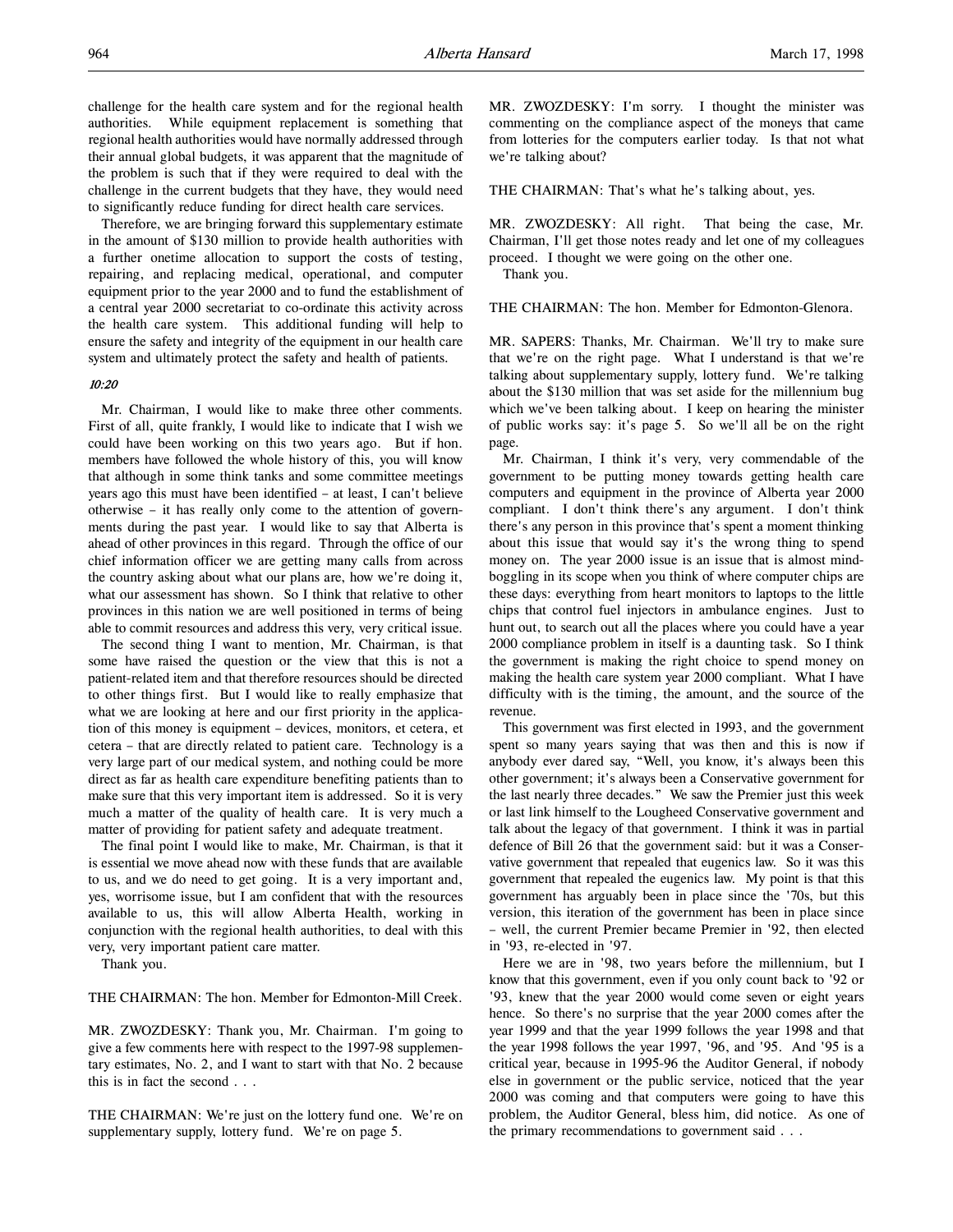MR. SAPERS: Well, the Minister of Health is asking me if I noticed. As a matter of fact, if the Minister of Health goes back and looks at estimates debates in Public Works, he will notice myself and several other members of the Liberal opposition in 1993 and 1994 and 1995 saying: what are you doing in terms of capital upgrading, and what are you doing about things like the turn of the century? He's saying: aw, come on. He was Minister of Education then, so we might not have quizzed him. But I think if he goes back and he checks Hansard, his check will bear this out.

Even if none of us noticed, the Auditor General did, and the Auditor General made the recommendation in '95-96 and said that government needs to make significant progress in every ministry governmentwide towards year 2000 compliance. Certainly after that Auditor General's recommendation we would quiz the government in a routine way: what are you doing to act on the Auditor General's recommendation? Do you know what we were told? We were told: don't worry; it's being looked after; we're dealing with the Auditor General's recommendation. And we can go back and check the *Hansard*, and we can see what the Treasurer of the moment had to say about dealing with the Auditor General.

# 10:30

So my first quibble is: since we've known, at least officially, since '95-96 about this problem, why are we dealing with this in supplementary estimates? Now, the government will argue that you don't need to spend a dollar until you need to spend a dollar, that we'll do this just-in-time thinking and this just-in-time problem-solving. Okay. I don't buy that argument, Mr. Chairman, but I'll accept that that's the argument they'll put forward: we didn't have to spend any time or money before this point. Well, okay. But why, again, in supplementary estimates? If we've known that the year 2000 was following the year 1999, et cetera, et cetera, et cetera, and we had the benefit of the Auditor General's report 1995-96 and the recommendation, why would it come in supplementary estimates as an "Oh, whoops; gee, I forgot" kind of move?

You know, you have to ask yourself: what kind of management is this? Then you look and you say, well, okay; there's a \$2.347 billion surplus in this province. The government has lowballed revenues and has underfunded core programs to create this surplus. We've got this lottery bonus largely fed by VLTs, and VLTs are sort of in the doghouse right now. They're not very shiny right now. There's a lot of public concern around VLTs, and the government is very concerned about the revenue box it's put itself in. It's given Albertans this symbolic tax cut. It has apparently drastically overestimated oil revenues, at least in the short term, and the Treasurer I understand would be a little bit panicky about this revenue box that he's put himself and his caucus and his cabinet into.

So the government with a stroke of brilliance, with a flash of inspiration rarely seen says: "I know what we can do. We can shine up that tarnished image of the VLTs. We can polish up that gaming revenue by making it the source of salvation for the year 2000 problem. We can take that budget surplus that's been squeezed, every sweat-soaked loony, quote, unquote, that has been squeezed as a result of underfunding core services, and we can pay that off against the unsecured debt, which will still make us look like the fiscally conservative tough guys that we really want to be." And this will somehow play really well to all sides

of the political equation, except, Mr. Chairman, it falls flat with a thud because Albertans see right through it.

If you're serious about the year 2000, you would have a governmentwide risk assessment done, and that would be a matter of public record. That governmentwide risk assessment has not been done. The Minister of Health is indicating that it has. Please table it if it has, because the computer specialists I've talked to inside and outside government tell me that nowhere near a total systemwide assessment has been done.

If you were serious about solving the year 2000 compliance problem, you would have included it in the technology task forces that have run rampant through government ministries and departments. You have not. That has not happened.

If you were serious about solving the year 2000 compliance problem, you would not still be lowballing the figure, which I'm told could well exceed \$300 million in just health care, let alone the \$170 million, because it's about \$40 million that was in supplementary estimates earlier this session and now this \$130 million.

If you were serious about the year 2000 compliance issue, it would be a line item in your department's budget or the minister of public works' budget or somebody's budget. It would be a line item and we'd know; we'd have a responsible, planned, orderly way of dealing with this problem instead of this roller-coaster or yo-yo way, this up-and-down kind of approach: "We'll deal with it, you know, a little bit here, a little bit there. We'll deal with it when we can. Oh, when we remember, we'll think about it." It's lazy thinking and it is dangerous thinking, because right now we've got the VLT revenue, but when the people of this province have their say and they force the government to finally do the right thing and unplug those machines, we won't have that revenue.

Then you won't be able to come back through the back door in supplementary estimates and say: "Oops, just in time. Just remembered. Gotta spend some money on year 2000 compliance." That source will be gone, and the government will be forced to either dip into the surplus, which unfortunately may disappear because of world economic conditions, or may be forced to be in the position of saying to regional health authorities amongst other organizations: "Yes, go ahead. Run a deficit. We understand that, but of course we won't take responsibility for the deficit. It's your problem." Or they'll have to cut program spending in other places because they have to deal with this particular crisis because it's so timely.

Now, it may be too superficial to say: why spend money in supplementary estimates on computers instead of on people? Why upgrade computer systems when we have red alerts, when we have hospital bed shortages, when we have long-term care shortages, when we can't recruit specialists and surgeons? I understand that that would be a superficial comparison to make. For a coherent, well-planned, well-oiled system to be in place and to be working, you have to do both: you have to have the money to make sure the hardware works, and you have to have the people to make sure the hardware is working to do the job it's supposed to be doing. So it cannot be an either/or choice; it has to be a both-in decision. Again, my quibble is not with the decision to spend money to help the health care system become year 2000 compliant. My concern is that it is so much after the fact; it is so much in a catch-up position. It is probably not enough money, and we're probably going to be faced with coming back either through supplementary estimates or some other process or seeing health authorities and others continue to run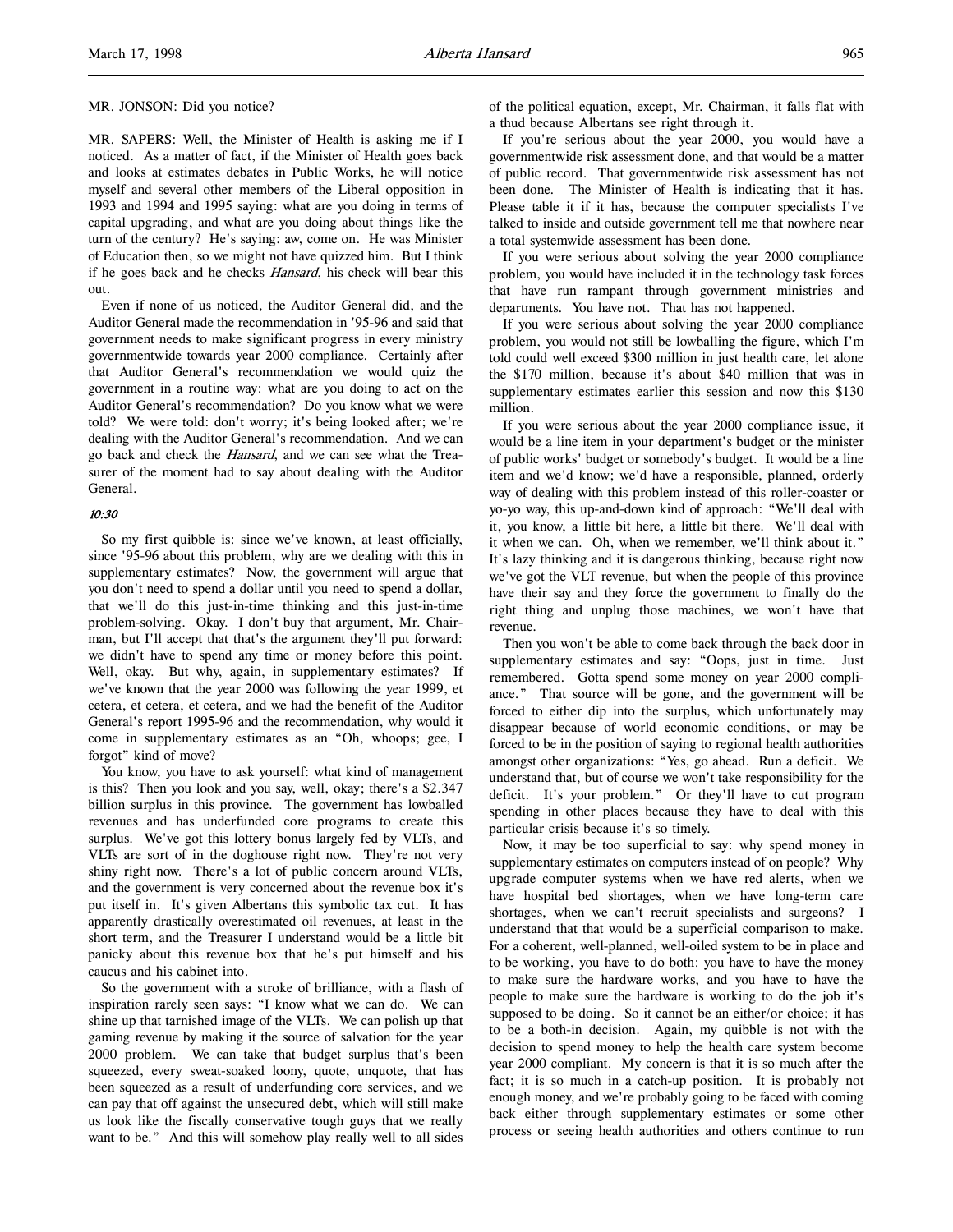deficits. Ultimately, it's because we're seeing more evidence of the sort of haphazard lack of planning, lack of foresight that has characterized this government's tenure, particularly as it is applied to health care. It would have been really nice to have sat down with the minister and worked in a co-operative way and said: look, how can we make sure there's enough money that's going forward in a planned way? But we're denied the opportunity to do that.

I'll note before I finish my comments, Mr. Chairman, that even in the government's own press release today where they talked about the \$130 million, it said that the list of actually which health regions will get what amount of the \$130 million is forthcoming because – you know what? – they still don't even know how much money has to go where. Now, that begs the next obvious question: if you don't know exactly how much money has to go where and in what batting order in that list of \$130 million, how do you know that the \$130 million is meaningful? You know, either you have the list, you have the priorities, you know what it's going to cost, and you know what it's going to take to fix the problem or you don't know. Clearly the government doesn't know, so somebody decided that \$130 million was about the right amount of money politically that we could skim off the gambling take. You know, skim it right out of the VLT coin pockets and put it into health authorities' pockets so they could start to work on the year 2000 problem.

Clearly the system is not being managed in a way that should give us a lot of comfort. There's still a lack of planning and coherence in how we're going to manage not just this particular difficulty in health care but so many of the other difficulties in health care. So I'm left feeling, unfortunately, pessimistic about the degree to which this supplementary estimate is going to do the job that we're being told it will do; that is, get the health care system on track, up and running, and year 2000 compliant.

Am I going to vote for this supplementary estimate? Yes. Am I going to be happy with that vote? No, I won't be.

#### MR. WOLOSHYN: Don't do it, Howard.

MR. SAPERS: The advice coming from the government members, Mr. Chairman, is that if I'm not happy, don't do it. Well, I guess living in Alberta under this particular political regime is learning to live with compromise, so I can compromise to that extent. I'm not going to be happy to do it. I can hold my nose and vote for the supplementary estimate because it's the only thin hope we have. It's the only thread of a lifeline that the health care system has in terms of the year 2000 problem.

So I will help the government throw that thin thread of a lifeline out to the health care system, but I wish I could be doing more. I wish I could be supporting a government initiative that was throwing out an entire life raft that would for certain rescue the system. I don't have the ability to support that, Mr. Chairman, and that's why I'm unhappy in my vote for this initiative.

Thank you.

#### 10:40

THE CHAIRMAN: The hon. Member for Calgary-Buffalo.

MR. DICKSON: Thanks very much, Mr. Chairman. Listening to my friend going on about lifelines and life rafts, I'm thinking that it seems a little bit like the captain or pilot of the Alberta Health ship didn't see the 2000 iceberg smack in front of them. Suddenly at the last minute we're trying to reverse engines and get the boat stopped before we hit the iceberg.

The problem is this. I've had the fascinating opportunity to read the minutes of Mr. George Samoil's information council. What's been interesting about this is that that group, made up of some of the most senior bureaucrats in the provincial government, has been monitoring year 2000 compliance. It's a little alarming because what you find is that it's apparent, although the report doesn't come out and say it expressly, that there was no captain on the bridge of the ship for long sections of the voyage.

I'm frankly astonished to hear the Minister of Health say that until a year ago government didn't know this was going to be a problem. I'm thinking, you know, we have about 631 employees in Alberta Health currently  $- I$  think it was closer to 1,000 just within the last year or so – and you've got a number of different divisions and sections. I don't have the whole magnificent flowchart in front of me, but a number of those employees are involved in planning units. I've always naively believed that these were people that were sitting back and trying to project what the needs of our province and of Albertans are in terms of access to health care and looking down the road. So I look at the program funding and the supplementary estimate here of \$130 million, and then I think, Mr. Chairman, that if the minister only realized this a year ago, we have to assume that people in his department weren't alive to it much before that either. Clearly, seeing this iceberg in front of them, you'd want to ring the bell and get the attention of the skipper as quickly as possible.

 So that begs the question: how could it possibly be that Alberta Health didn't see this problem coming until a year ago? I remember members of my caucus raising and asking questions about this at least two years ago, but maybe not in terms of Alberta Health. There is a great deal of information that's been written by information management people. It's in information management periodicals. Not always the most scintillating reading, Mr. Minister, but that stuff is there. I'd think surely one of the 631 employees in Alberta Health would be tasked to try and monitor that sort of thing. I know the Minister of Public Works, Supply and Services, who has that overriding responsibility around this area, has a unit of people that have been monitoring departmental compliance.

Anyway, I think this is a problem. Obviously it has to be addressed. I guess I just am a bit dismayed and a bit frustrated that the government comes to it so late. Then I'd have to ask: if \$130 million is going to do the job, Mr. Minister – and that's what I took to be your representation – we must know that this is the cost to ensure that all that medical equipment, that medical infrastructure is year 2000 compliant, not that this is \$130 million this year and that in six months we're in a bind and we need more funding, or in a year we're back for more, but that \$130 million it will cost will do the job.

### [Mr. Clegg in the chair]

Then I see a government news release, Mr. Chairman, that says that the government will announce in a number of days how that's going to be parcelled out among the 17 RHAs. Now that I find even more puzzling. Surely, Mr. Minister, to be able to come up with the tag of \$130 million, you've got to know how that's distributed between Alberta Health, the Alberta Cancer Board, the Provincial Mental Health Advisory Board, and the 17 RHAs. Clearly that's got to be within the knowledge of your department. So why hasn't the minister shared that with us? Presumably if the information is available, it should be shared as part of the information to buttress and support this \$130 million supplemen-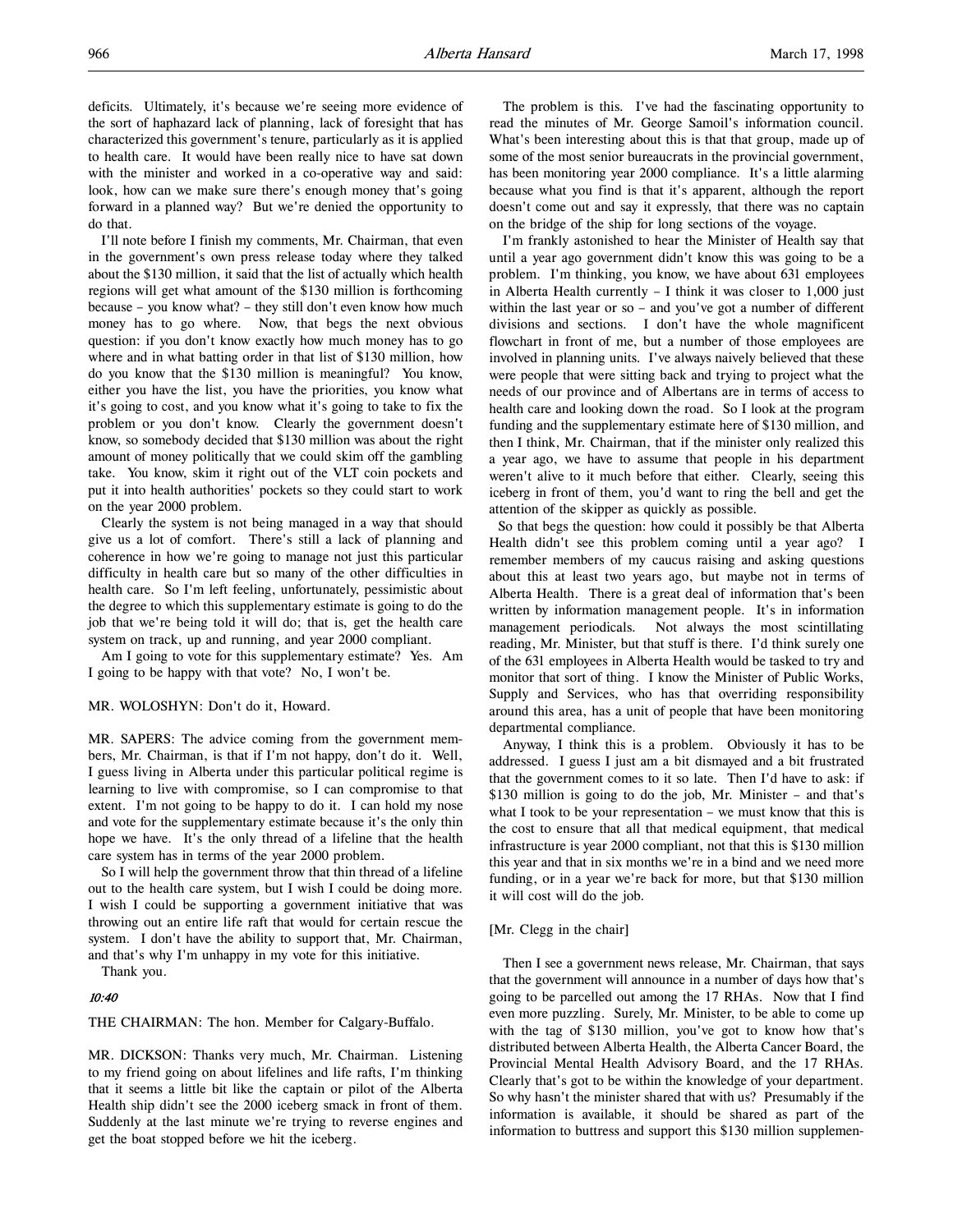tary estimate. If the particulars aren't available and if the minister is not able to tell us how this is apportioned among the regional health authorities, then surely we have to then question whether the department has got a really good handle on the total cost. How could they possibly know that this is the amount that's going to be required?

I guess the other thing is: I haven't seen the response yet, I think from the Minister of Public Works, Supply and Services, to a question I'd asked in terms of which departments are noncompliant. Of the 17 departments, there were some that rate very highly on Mr. Samoil's report card and some not so highly. Now, I should have pursued this a little more tenaciously when I was asking questions of the minister of public works. I guess I'd assumed that Alberta Health, simply because of the importance of that high-tech equipment, would be one of the departments that would be right on top of things. Now I've got some real misgivings.

The Minister of Public Works, Supply and Services is trying to telegraph to me that I needn't worry, that everything's in hand and under control. If it were, why wouldn't we know tonight? Why wouldn't the minister share with us tonight how much is going to the Calgary regional health authority for this purpose, how much is going to the Alberta Cancer Board, how much is going to the Provincial Mental Health Advisory Board, how much is going to the Aspen regional health authority? So, Mr. Minister, important questions. It's not a reason to vote against the supplementary estimate, but I think clearly more information is required.

Because we're in committee, I hope the minister is going to rise from his chair and assure us that the Alberta Health ship has never been without somebody on the bridge. I hope he's going to assure us that he knows exactly how much is going to each of the 17 RHAs, the Alberta Cancer Board, and the Provincial Mental Health Advisory Board. I hope he's going to share that with us now. He can put out his news release next week or Friday or whenever is the optimal time to serve those purposes, but surely to goodness we have to know tonight where that money is going. So we need that degree of comfort. It's not on pages 44 and 45 of the supplementary estimates, No. 2, book. I'm asking the minister to share that information with us. If he can give us that breakdown, then I'm happy to vote not grudgingly but enthusiastically. I always prefer to vote enthusiastically, Mr. Chairman. So I'm hopeful the minister is going to share that information with us. I'm going to be sitting and giving him my most rapt attention, waiting for those responses.

Thank you very much, Mr. Chairman.

Agreed to: Total Lottery Fund Payments \$130,000,000

# head: Supplementary Estimates 1997-98 General Revenue Fund, No. 2

THE ACTING CHAIRMAN: Minister?

MR. SAPERS: They're not going to speak?

THE ACTING CHAIRMAN: I really can't make anybody speak, hon. member.

MR. SAPERS: I'm just surprised, Mr. Chairman. I was expecting some introductory comments, perhaps from the Minister of Education or the Minister of Health. So I will sit down if they

will indicate whether or not they are going to speak about these supplementary estimates as it applies to them.

Thank you.

# 10:50

MR. MAR: I'll be happy to speak very shortly to this, Mr. Chairman. On the 2nd of March of this year we made an early payment of \$70.5 million on our debenture principal, and that will save us up to \$20 million in interest at a cost of only \$2 million in early payment penalties. However, when we made the early repayment, all of the interest accrued up to that time became due, and this bill was in the amount of \$4.4 million. Unfortunately, while we did include the \$2 million for the early payment penalty in our supplementary estimates in February of this year, the accrued interest was missed. I must stress that this is past interest that had to be paid in any case, and it takes away nothing from our future savings as a result of making the payment. Accordingly, I ask members to vote in favour of a \$4.4 million supplementary estimate for 1997-98 so we can make this interest payment.

THE ACTING CHAIRMAN: The hon. Member for Edmonton-Mill Woods.

DR. MASSEY: Thank you, Mr. Chairman. Just a few questions to the minister about the early payment. We of course support those repayment plans if they end up saving money, particularly if some of that money eventually can be made available for improving the infrastructure in the province. The School Facilities Task Force certainly has indicated the need for money to upgrade and restore buildings and for new building projects.

One of the problems I have is: did the department not know this was going to happen? Surely you have a multiyear grid laid out showing when debentures come due, the implications of paying them off early, and all of those alternate scenarios in terms of capital financing. I know that when I was on the school board, we used to get those regularly, with multi years projected down the road to when debentures would be paid off. How could this happen? Could it not be included in the regular planning of the department's budget? Was it an oversight? Were there some changes? Surely it hasn't been just sprung on the department. That would be my first question: why does this appear here rather than in the regular budgeting of the department?

A couple of other questions. What exactly are the projects that are being repaid early? Where do those debentures fall? Is it a whole group of small ones, or is it spread across the province? Are there some large projects? I guess some information about the terms and the original principal amounts of the debentures – well, the work has already been done. They repaid on March 2, the minister indicates.

#### [Mr. Tannas in the chair]

Another question about the holders of those debentures: who are the holders of those debentures, and what are the assumptions that have been used in calculating the net present value of these options? I guess I was somewhat surprised about the item appearing before us. I think the minister has given some explanation. Can we receive a sort of bird's eye or overview of where the department is vis-à-vis debentures and the kind of planning down the road that is being undertaken so that a year hence we're not faced with a similar kind of supplementary estimate. [interjection] It won't happen? It will be interesting to see if that's true.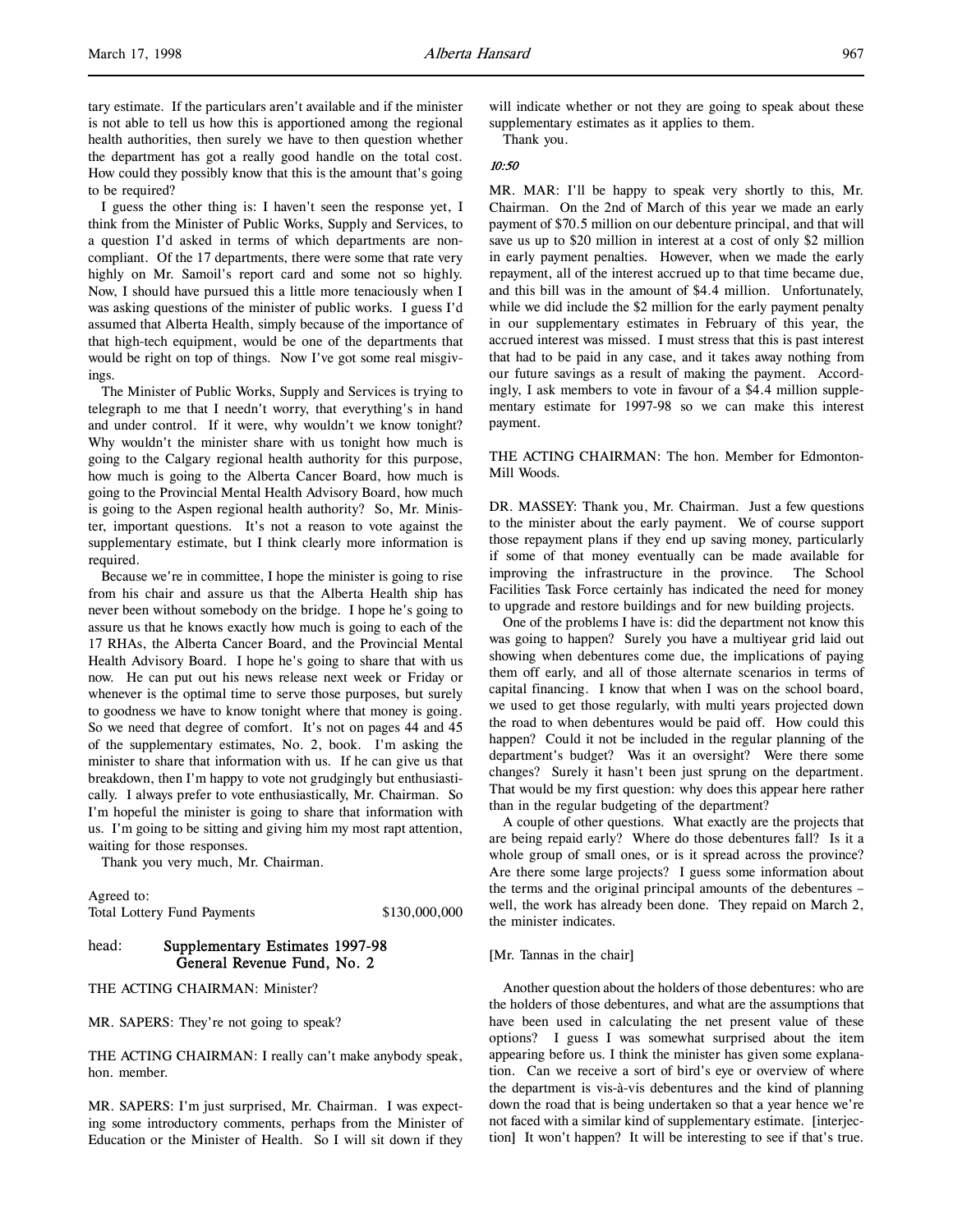So I would like to see some sort of long-term plan and the possibilities for interest saving that the government sees down the road. More importantly, I guess, in terms of debentures I would like to see the plan that will eventually come forward from the School Facilities Task Force on the kinds of major problems that face school boards in trying to maintain and keep up current facilities and to provide for increase in student growth.

I guess with those comments, Mr. Chairman, I'll take my place.

### THE CHAIRMAN: The hon. Member for Edmonton-Mill Creek.

MR. ZWOZDESKY: Thank you, Mr. Chairman. I rise of course to speak to these supplementary estimates, No. 2. As I had started earlier to say, I'm concerned that we do have a second set of supplementary estimates within a period of about a month or thereabouts. I think it points up the need for the government to seriously consider in fact doing monthly updates such as we have in some other jurisdictions. I have no problem with the quarterly updates, but just in a general sense I think it would really improve government's accountability if they did move to monthly reportings, and this sort of points that fact out. What we would like to see is the accountability framework expanded to the point of transparency and openness that is often touted. We'd like to see that in fact enacted by presenting these monthly updates on a regular basis. That would stem any negative criticism in my view, and it would bode well – very well, in fact – for the government if they were to do that.

I take my lead on that point from the Minnesota model, which I'll just briefly remind the hon. ministers about. In the Minnesota model they do this in fact. They present monthly updates, and they also have certain targets with respect to financial projections. They want to make sure their financial projections are within a 95 percent accuracy rate. Now, that's on the revenue side. On the expense side, they don't have more than a 5 percent tolerance for an error factor. In fact, I think we're probably in that ballpark as well. So we need to improve our budget management, and when you hear this member calling for better budget management, those are some of the points I'm talking about.

That having been said, I'm also compelled to say this sort of confirms that we do have still somewhat of a spending problem, but we also have a revenue problem. I'm not at all opposed to the moneys going through supplementary estimates to the area they're going; I'm talking more about the process here. Let me just comment briefly first of all about the supplementary moneys that are required now for the Department of Health to ensure what's called year 2000 compliance. I listened when the minister was speaking about this, that being the Minister of Health. Like him, I too wish this had been done a year or two ago. I do think the Auditor General had raised it at least in the 1995-96 year with the suggestion that possibly this issue could have been dealt with in the '96-97 budget, if memory serves me. So we did have that opportunity, I think, as early as two or three years ago to do it. Nonetheless, it wasn't done. So we're addressing it now, and I would support the idea that we need this injection of cash for this.

# 11:00

One thing struck me as interesting, however, and I'm hoping the Minister of Health will clarify this for all members and for the public in a general sense. In the press release, which I regret not having in front of me, hon. minister, there was a statement attributed to you, in fact, that said words to the effect – and I'm paraphrasing here, but this was the effect of it – that this \$130 million injection toward computer compliance requirements would

in fact free up moneys that the RHAs have targeted for that same purpose, which really means that we're sort of replacing the moneys and calling it something different, but when that replacement is done, the moneys that are freed up, which are already at the RHA level, could in turn be used to meet patient care costs.

Today somewhere in the media you may have noticed the statement I made which said: this is a clever way of doing this. I don't want it to have the appearance of being a devious way of doing it, but it has that overtone potential. I know that's not intended. I can see by the minister's response that's not at all what was in fact intended. However, it has that appearance, and that's how that press release reads. So I would ask the minister to comment on the intentions behind that, the motivation.

Now, having said that, I'm also concerned that the \$130 million, which has been allocated from the lottery fund and is being directed now to general revenue and then in turn from general revenue to the RHAs, doesn't yet have any explanations with it. I'm wondering if the minister will at some point be specifying the exact amounts that are going and to which RHAs they're going. I'm always curious about that. So if he'll comment on that, I would be very grateful.

Similarly, I note that we still have some questions, hon. minister, in the public sector with respect to what I would call stable and predictable funds. Today in listening to some comments that the Premier was making, I believe he said that it wasn't entirely outside the realm of possibility that we might have, in fact, a third supplementary estimate being presented before the end of the month, which would be more specific for operating costs. I wonder if the minister has in mind something to answer the question of stable and predictable funding for frontline costs. That would be things to alleviate bed shortages, things to alleviate the code reds, and things to alleviate emergency room backup and waiting lists for orthopedic surgery and so on, because that would be another supplementary supply that would be requested. If it's been ruled out and it's out of the question, then I'll accept that answer, but I would say there are significant signs and significant pressures to warrant the minister's attention, and I would direct him to that.

Now, just to get back to that \$130 million, I was thinking about that a little earlier today, and I wondered: are we convinced that \$130 million is enough? I'm not sure, hon. minister, if it in fact is. So perhaps the minister would alleviate my concerns that the \$130 million does in fact measure up. There were questions raised about this as well. Is this just an apportionment for this year, or is it just an apportionment for X number of replacements, or is for all replacements required? I would wager to say – and I hope to be proven wrong – that may in fact not be enough for all the upgrades that are required and/or for the upgrades to get the state-of-the-art equipment that is required to keep pace with rapidly changing needs in the health care area. So if the minister could respond to that, I would appreciate it.

I don't know if it's clear to everyone, hon. Minister of Health, what the role of the CIO office will be in this respect, that being the office of the chief information officer. I have a great deal of respect for the work being done at that office. Are you coordinating this out of the Department of Health, or is the chief information officer co-ordinating it by himself with his staff on behalf of every department? Are they liaising with the RHAs? How is that process expected to work?

Another point with respect to the RHAs and the issue of computer compliance surrounds what I would call the feasibility or the needs studies. If you have some comments in respect to the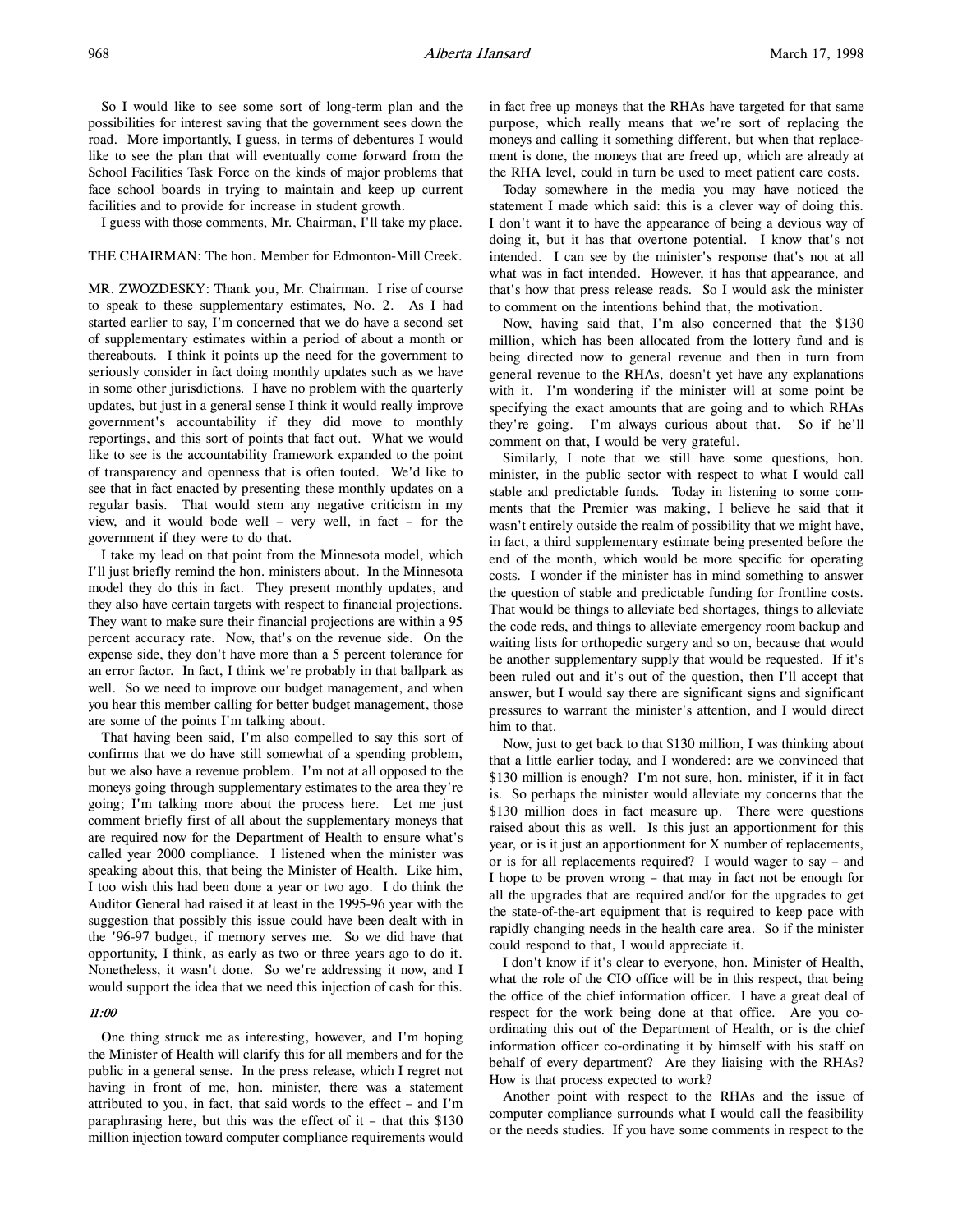studies you've done that relate to the types of equipment that you're purchasing and/or the types of equipment you've done comparison shopping on, that would prove helpful to this member as well.

There was another point that was raised with respect to the current computers being used, and the parallel that was made was with respect to a scenario where an individual or a company goes out and buys a car. If the car proves to be defective, should it not be returned to the manufacturer for credit and somehow improved upon? I know that this has been a subject of discussion. Do we have a case here against the manufacturers of these computers, or do they have some way of supplying a chip or whatever it is they might do to make that computer year 2000 compliant?

It seems that what we're kind of forced to do here is either buy an extremely expensive piece of hardware or replace the machines outright. If we would be doing that, heaven forbid, I'm sure \$130 million wouldn't do in the case of health care. I shudder to think what it would mean governmentwide. Maybe we can exercise some muscle there, because I thought that was an excellent question that hadn't yet been resolved. So if you could comment on what progress you're making in that regard. I gather from the response just now from across the way that this is not a new issue and that you are in fact looking into it. If you are, maybe we can save the province some money and save a tremendous amount of upheaval by just simply getting the adaptor, for want of a better word, that is required to make each of the pieces of equipment computer compliant.

Now, one other general thing that's not specific to health care is with respect to the accompanying sheet that came out with the supplementary estimates, No. 2. That is this sheet called March Fiscal Update, 1997-98 Budget Report, government of Alberta, highlights. I note that on page 3 under revenues, specifically under that category of "other," we see lottery fund revenues being projected at about a \$45 million increase over what they were projected at a month or two ago. I expect that this is as a result of higher than expected casino, slot, and VLT revenues. I'm not sure which one it is, but I'd sure like someone to answer the question as to what the source of that is. Is it VLTs or casinos or a combination and, if so, in what proportionate numbers?

The other thing I don't understand yet here with respect to the Department of Health – and I'd be very grateful for the minister's explanation – is why it is that the financial balance sheet of the province, what we call our consolidated financial statements, does not include the financial statements of the RHAs. I don't know how that works. How is that possible? I mean, beyond a one-line entry showing the expense, we don't seem to have the corresponding inclusion that's required in the financial reporting, and I think that's an important point here.

# 11:10

While I respect the fact that the RHAs have their own budgets – and that's in fact where this \$130 million is going – I find it somewhat disrespectful and amazing that they don't report through the normal consolidated financial statement process. That's shocking to me, and I'm sure the chairman must be concerned about that as well. It's an issue that I thought about and thought, "Well, I can't explain this to myself, so there must be others that are curious about that." And isn't that another point, Mr. Minister of Health, that the Auditor General has raised a couple of times now, the fact that the RHAs do not conform and form part of the consolidated financial statements of the province? I think that's the case. So I'm curious to know why and when it is that we might see that question addressed and brought under the same umbrella.

I'd like now to turn to the expenses and commensurate dedication of moneys that is going over to the office of the Auditor General, office of the Ombudsman, office of the Chief Electoral Officer, office of the Ethics Commissioner, and office of the Information and Privacy Commissioner, which I believe in sum total is approximately \$267,000. What I want to know is exactly the nature of the bonuses being paid out and for what reason those bonuses are being paid out. I believe in rewarding people for doing a good job, hon. Minister of Economic Development, but I also believe in explaining, when it's public funds, what precisely those bonuses cover and what the guidelines were for establishing these bonus payouts. You might also like to tell us how many people are involved and whether or not these individuals' names will be made public or not, and if not, why not? They are undoubtedly well deserving of the bonuses or they wouldn't be getting them, but they are nonetheless public employees and should be subject to the same openness and accountability that their bosses are, that being the front row here. So perhaps the Minister of Economic Development could explain that point or at least shed some additional light on it.

It's important that the public understands and perhaps buys into the bonus notion. That might also help attract additional welltrained individuals to serve in the public sector. We've heard in this House a number of times how difficult it seems to be for the government of the day to attract younger people into the public workforce, and maybe this bonus mechanism, which is spelled out in this supplementary estimate, is a good lever, a good incentive to use in attracting the new talent that's required to assist the government in getting its job done.

Now, my colleague the hon. Member for Edmonton-Mill Woods commented on the additional \$4.37 million that's going from the general revenue fund over to the Ministry of Education, and I'll just touch on it briefly there to avoid duplication. I would certainly appreciate the explanations that the hon. Member for Edmonton-Mill Woods asked for so that the public and I and others have a clearer understanding of how the debenture programs work and the interest that is paid on some of these capital school construction projects. Could the Minister of Education just clarify for me: is this \$4.37 million actually going from general revenue to the Ministry of Education and then from the Ministry of Education over to the Alberta Municipal Financing Corporation, or is it going from general revenue directly over to Alberta Municipal Financing Corporation? How does that work? Who's actually getting that money? Are you getting it, hon. minister, and then passing it on, or is it going somewhere else?

I'm getting hand signals that I'm close to time here, so I'll stop in a moment. Just a final comment here regarding the \$1 million that's going to provide financial assistance to the regional municipality of Wood Buffalo. I read about the problems they had with respect to the costs resulting from the closure of the winter road between Fort MacKay and Fort Chipewyan. I've been up to that country but not quite that far north. Nonetheless, I have experienced enough of the roadways there, and I know how difficult, in fact how impossible travel there is. So I very much applaud this.

As I say, Mr. Chairman, I have no problem with these expenditures going forward. I am surprised to see a second request within less than a month or just slightly over a month's time. I think that the government should address doing this – providing updates, not requesting money – on a monthly basis so that when we get to the quarterly reporting date, then we can sensibly arrive at a conclusion on how to deal with the moneys that are required or that aren't required.

I hear the bell has gone. So with that, I'll take my seat and